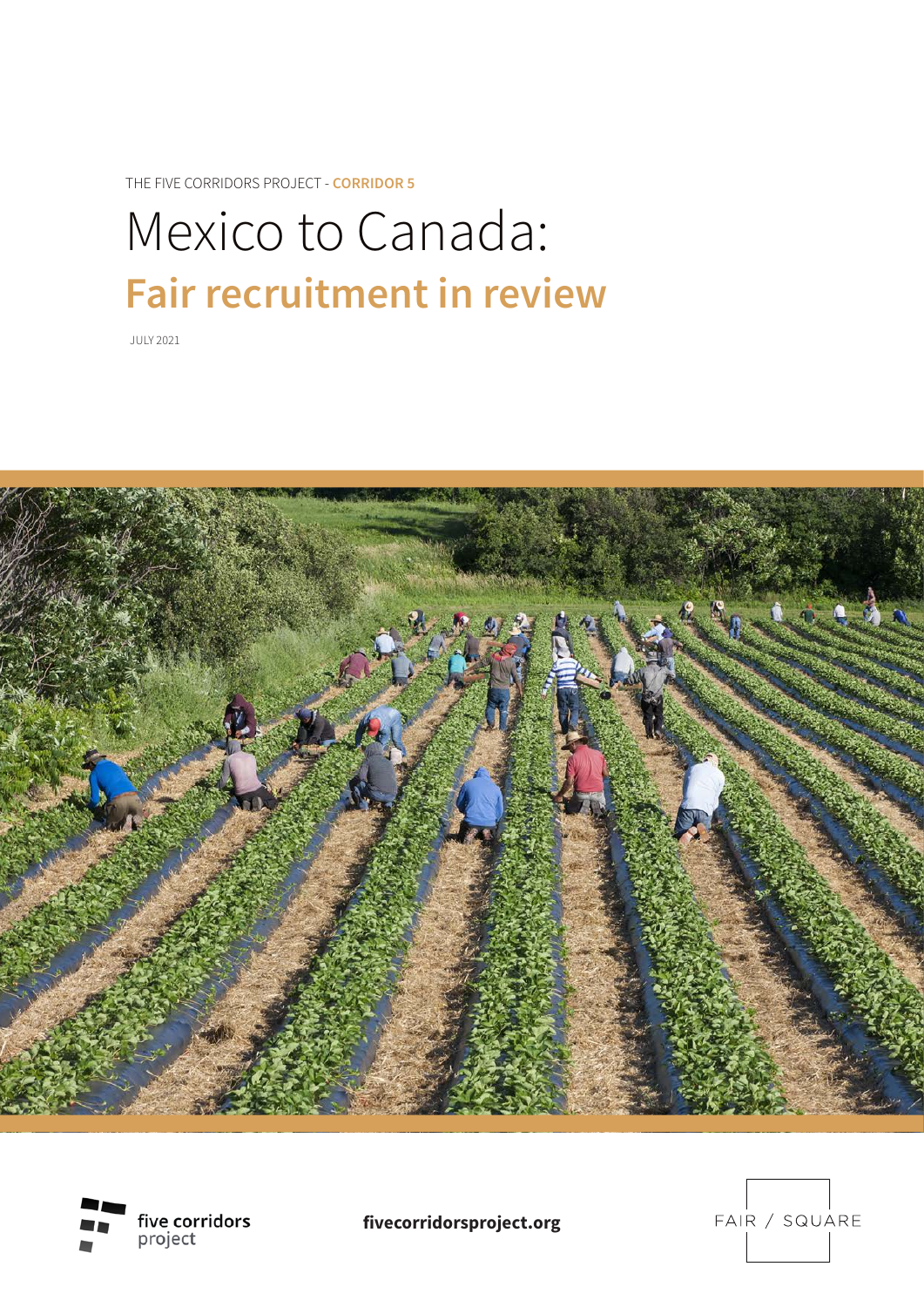#### **ABOUT THIS DOCUMENT**

The Five Corridors Project is an initiative led by FairSquare Projects, which aims to identify key measures that governments can take to ensure that migrant workers can migrate safely and with dignity. FairSquare Projects is a non-profit human rights organisation that tailors rigorous research with communication and advocacy work to promote systemic change. The Five Corridors Project is supported by Open Society Foundations, Humanity United and Porticus. The organisations that funded this project played no role in the design or execution of the research, and our conclusions and recommendations may not necessarily reflect the viewpoints of Humanity United, OSF or Porticus.

#### **[fairsq.org](https://fairsq.org)**

Design by www.NickPurserDesign.com Cover photograph: Mexican migrant workers picking strawberries, Quebec, July, 2020. © Pierre Desrosiers / Getty Images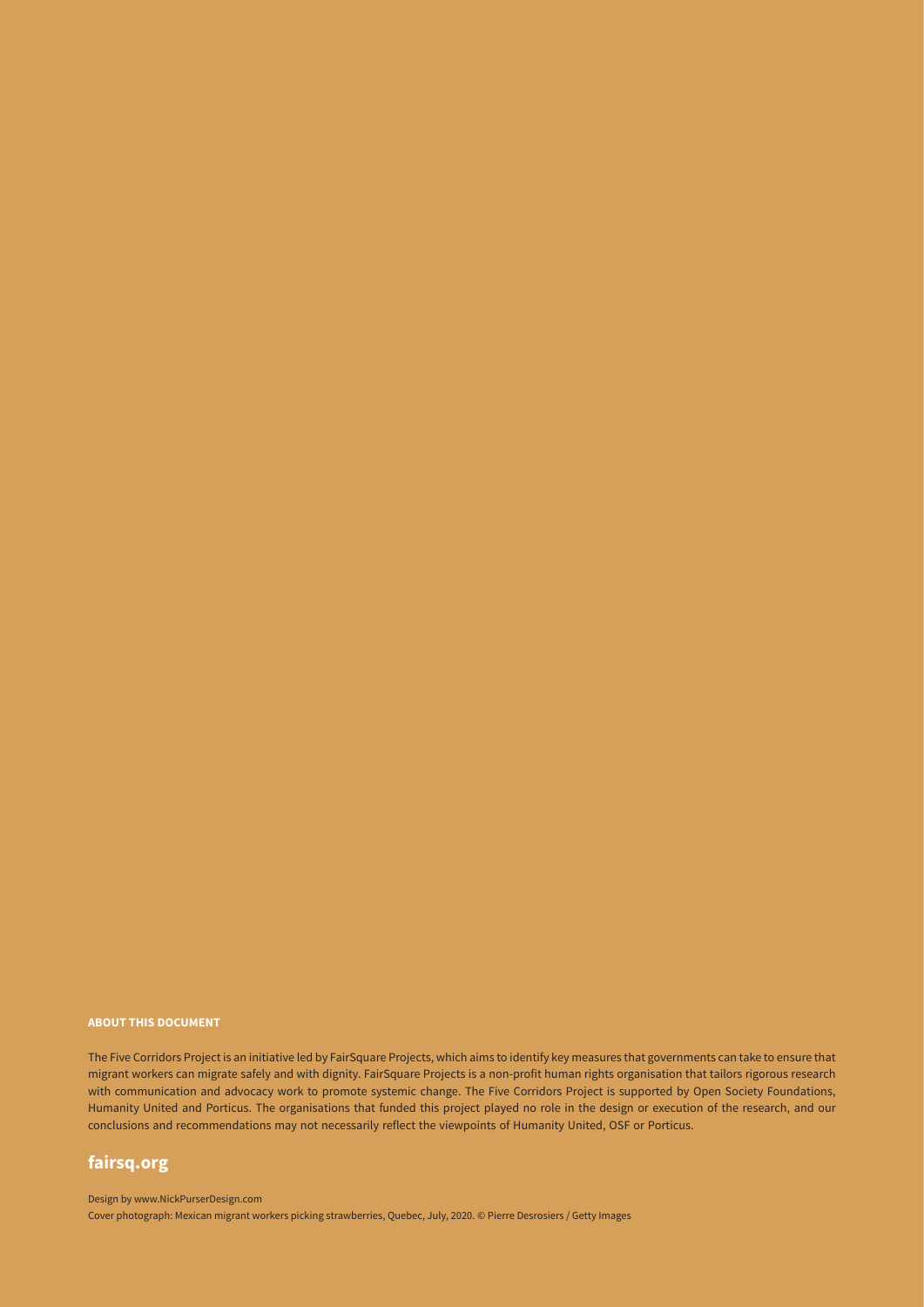### Assessment against the Five Corridors indicators:

### **[7. Access to grievance mechanisms, provision of](#page-3-0) [remedy and accountability](#page-3-0)**

| 7.1 Do workers irrespective of their presence in the country or legal status have<br>access to free or affordable grievance / dispute resolution mechanisms in cases                                                                              | 123 |
|---------------------------------------------------------------------------------------------------------------------------------------------------------------------------------------------------------------------------------------------------|-----|
| 7.2 Are grievance mechanism processes accessible in practice, rapid and free of                                                                                                                                                                   | 125 |
| 7.3 Are workers provided with remedy including compensation as a result of such                                                                                                                                                                   | 127 |
| 7.4 Are workers raising grievances and whistleblowers effectively protected from                                                                                                                                                                  | 128 |
| 7.5 Are workers provided with free independent legal advice on judicial and non-<br>judicial options to raise grievances and seek remedy? __________________________                                                                              | 130 |
| 7.6 Does the origin state provide effective and timely consular support through<br>its missions to workers who have been subjected to fraudulent or abusive<br><u> 1989 - Andrea Station Barbara, amerikan personal (h. 1989)</u><br>recruitment? | 132 |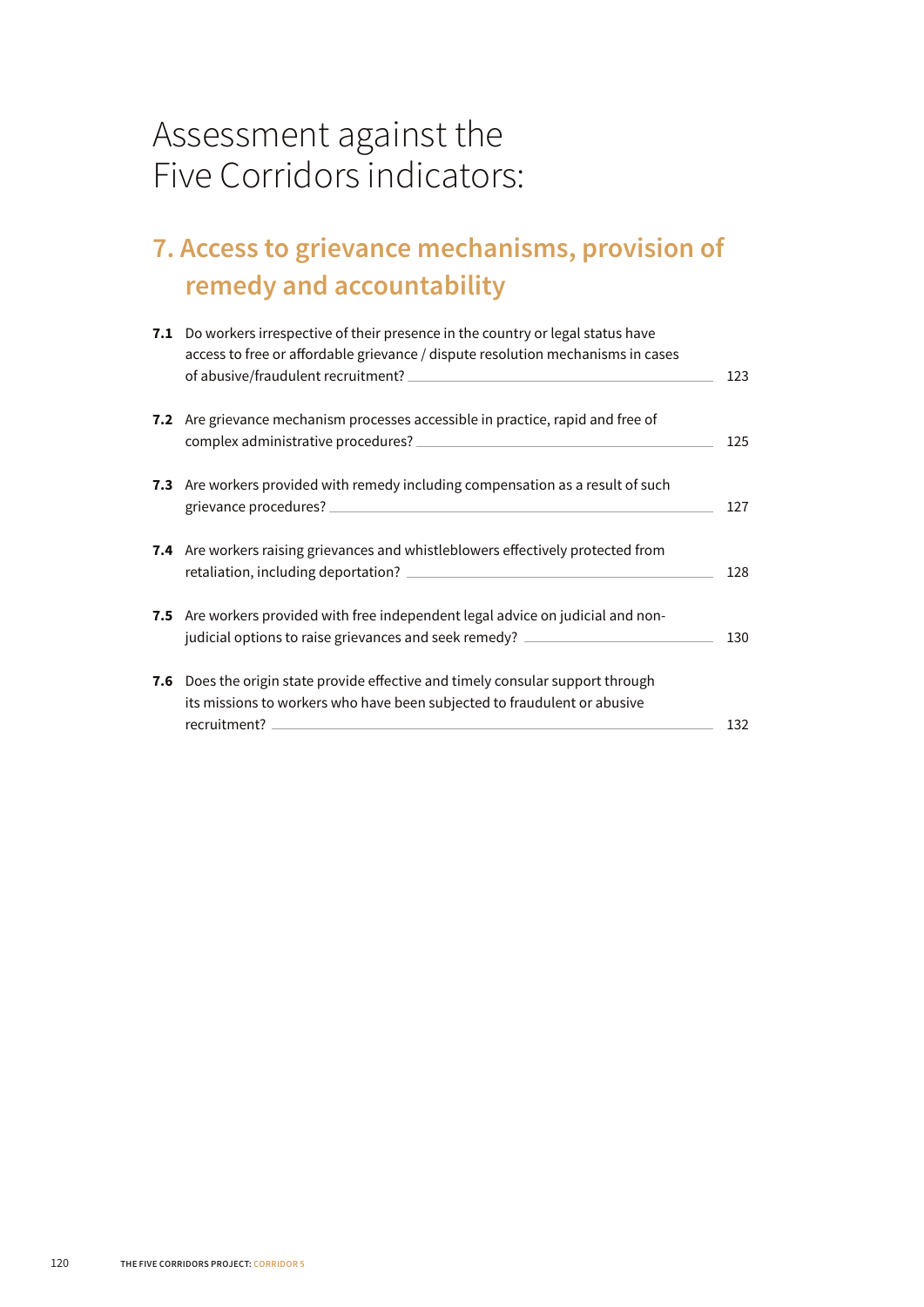<span id="page-3-0"></span>

## **7. Access to grievance mechanisms, provision of remedy and accountability**

*"Mexico [the Consulate] will always be on the side of the employer, always, always the same suggestion from them will be to return to Mexico. Instead of solving the problem: return to Mexico. If you are not happy anymore, go back [to*  **Mexico]. But how? How am I going to go back to Mexico if this is my job?"** MEXICAN MIGRANT AGRICULTURAL WORKER IN CANADA, 2020.

#### **Summary**

**Mechanisms for Mexican migrant workers to hold exploitative recruiters accountable are not fully developed. Under the law, labour recruiters are liable for repatriation costs if a worker is deceived regarding their working conditions overseas, but the law and the regulations make no provision for other forms of remedy or compensation for migrant workers. Workers can request an inspection of recruiters through the STPS or complain to the Public Ministry (Ministerio Público) if they have been defrauded, but in practice, inspections of labour recruiters responding to complaints are very rare. Migrant workers who file complaints face blacklisting by recruiters, and this deters others from making complaints. For SAWP workers in Canada, Mexican consulates in Canada, which** 

**operate a 24/7 hotline, are the designated first point of contact for workers who have a grievance. Their approach is to seek mediation and if this cannot be achieved, to explore options for workers to transfer employers - only raising cases with the Canadian authorities if they have reason to suspect a violation of federal or provincial law. The consulates have a heavy workload and their resources are stretched thin. Both workers and those who support them have repeatedly raised the tendency of consular staf to side with employers, apparently fearful of dissuading agricultural employers from hiring Mexican workers. Nevertheless, trade union representatives and other experts noted that Mexican consular staf are ofen proactive and committed to supporting workers with grievances, and most agree that the enhanced authorities the SAWP awards to origin state oficials improves**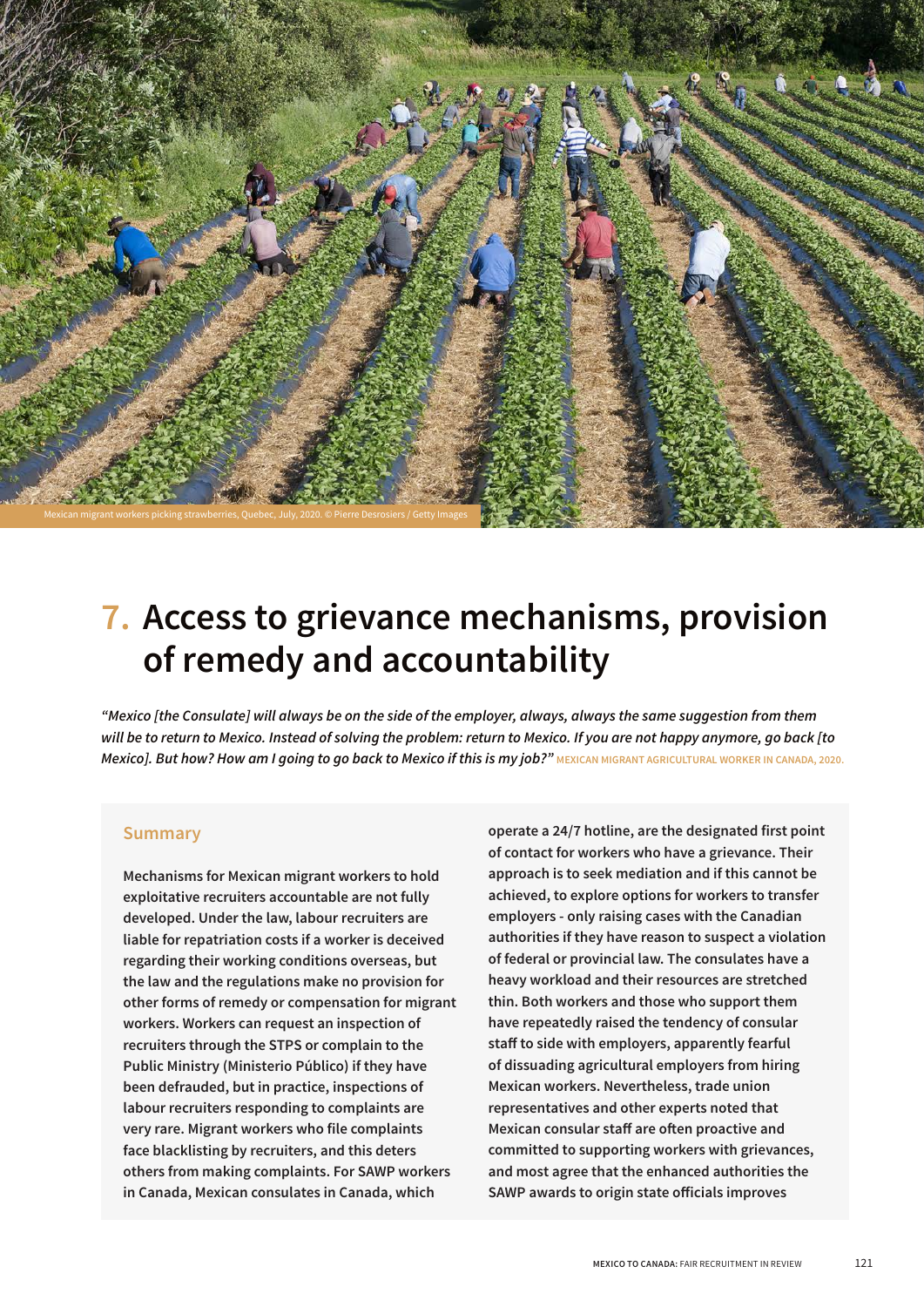**workers' abilities to raise complaints, as compared to workers outside the SAWP.**

**Canada has a proliferation of mechanisms to accept complaints from workers. Indeed some experts argue that Canada's labour protection systems are too heavily dependent on workers complaints and are insuficiently proactive. Complaints can be raised in a range of ways, with the nature of the issue determining the path taken: workers can for example pursue a provincial employment standards claim; provide a "tip" to federal authorities for non-compliance under the TFWP; make a claim of discrimination under provincial human rights codes; file a complaint to the national immigration consultants regulator; and/or a criminal complaint of traficking. It can be confusing for workers to know which is the appropriate complaint mechanism to pursue. There is no funding for legal aid for migrant workers bringing employment cases, unless they can be classified as traficking, so workers are ofen reliant on intermediaries in civil society organizations and unions to support them. With such support, workers can and do file cases successfully, most commonly being awarded back payment of wages owed to them. Seasonal workers can be reluctant to make complaints as processes are time-consuming, with federal complaints taking around 200 days - normally longer than their time in the country. The most important barrier to workers raising grievances is the fear of retaliation, in particular contract termination and repatriation. Employers can terminate any worker who has been employed for less than two years by providing between 7 and 14 days notice depending on the** 

**province, or by providing payment in lieu of notice. Workers who have been employed for shorter periods of time can be terminated without notice. Combined with the closed work permit that is an integral part of the TFWP, this reduces the likelihood of workers making a complaint, as employers have the ability in practice to terminate the workers and repatriate them. In 2019, the government introduced the Open Permit scheme for vulnerable workers, "to provide migrant workers who are experiencing abuse, or who are at risk of abuse, with a distinct means to leave their employer." It is currently too early to tell if the scheme will be efective in increasing workers' confidence in accessing grievance mechanisms by significantly diminishing their fears of retaliation. Early feedback indicates that while those who do apply have a good chance of being successful, applying for the scheme is complex and challenging for workers who do not have assistance from civil society or union groups, something the government has acknowledged. Workers and worker organizations have also raised concerns that even if a worker receives an open work permit to leave an abusive employer, workers still face challenges in securing another job, applying for employment insurance and finding alternate housing.**

**2020 saw the introduction of an additional grievance mechanism through the Canada-US-Mexico Agreement (CUSMA) and its rapid-response labour mechanism that applies to the three governments. Two complaints under this new mechanism are currently under review.**

#### **Recommendations to the Mexican government:**

**• Increase resources for consulates in Canada, and explicitly instruct oficials that their priority consideration must be the safety and dignity of workers. Ensure that details of all complaints by Mexican workers regarding their employers are communicated to Canadian federal and provincial** 

**authorities, even where the consulate resolves these through mediation.**

- **• Establish accessible and efective grievance mechanisms for workers subjected to abuse and fraud, whether by licensed or unlicensed recruiters.**
- **• Fully empower PROFEDET to assist Mexican migrant workers and job seekers who have been victims of labour recruitment fraud.**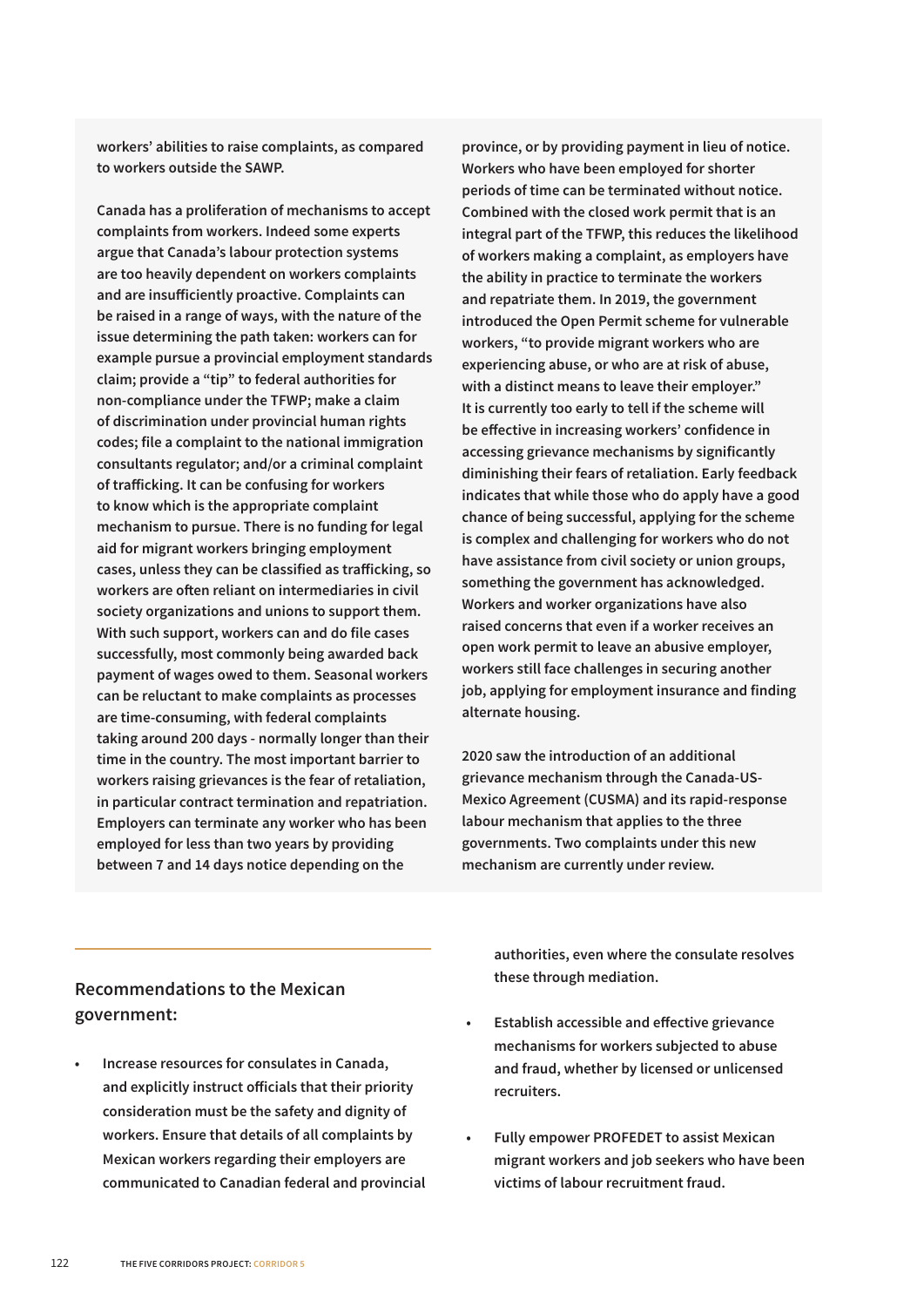<span id="page-5-0"></span>**• Follow up on complaints and keep migrants notified to build confidence in the inspection processes.**

#### **Recommendations to Canada's federal government:**

- **• Provide federal funding for Legal Aid to assist migrant workers, in particular to help identify which entity is appropriate to raise complaints with, and to assist the filing of federal and provincial complaints and related processes, including obtaining open work permits in situations of abuse.**
- **• Reduce the length of time taken in processing federal complaints under the TFWP, and provide feedback to workers on progress with these complaints.**
- **• Reduce the administrative burden associated with applying to the Open Work Permit for Vulnerable Workers scheme, to allow workers to lodge complaints without fear of being repatriated.**
- **• Carry out and publish a review into the nature of the role played by the employer-specific work permit in preventing victims of labour abuse from coming forward to make complaints to law enforcement authorities.**

#### **Recommendations to the federal and provincial governments:**

**• Introduce measures to prevent the rapid repatriation of workers, similar to recent changes introduced by Quebec; and facilitate the continuation of inspections and compensation to workers from federal and provincial inspections even afer the return to their countries of origin.**

**7.1 Do workers, irrespective of their presence in the country, have access to free or afordable grievance / dispute resolution mechanisms in cases of alleged abuse of their rights in the recruitment process?**

#### *Mexico*

Under the Federal Labour Law and RACT, labour recruiters are liable for repatriation costs if a worker is deceived regarding their working conditions overseas, and they must provide an advance security deposit to the STPS to cover these costs.<sup>780</sup> Recruiters can also be fined between 50 and 5,000 times the minimum wage for breaches of the law and the regulations.<sup>781</sup> Mexico's Federal Penal Code defines fraud as when someone 'deceives or takes advantage of someone else for illicit and wrongful gain' and includes provisions for penalties which can reach up to 12 years in prison.<sup>782</sup>

Legally, migrant workers have access to two mechanisms to file grievances related to labour recruiters. The first is by requesting an inspection of the labour recruiter through Mexico's Ministry of Labour and Social Welfare (STPS). The General Directorate of Federal Labour Inspections (DGIFT) under the STPS is responsible for enforcing provisions related to breaches by labour recruiters. The second is by filing a complaint with the Public Ministry (Ministerio Público) if the migrant worker or job seeker has been a victim of fraud. There is no cost to making complaints through either channel.

In practice, however, government oficials told us that inspections of labour recruiters are rare, and cited as primary reasons resource limitations, as well as the dificulty that fraudulent recruiters rarely provide an address or other written documentation to be able to prove violations.783 Reports from worker organizations also confirm that both labour inspections and criminal investigations of licensed and unlicensed labour recruiters are rare. A 2015 Solidarity Center report which documented an inspection of a labour recruiter as a

<sup>780.</sup> [Decreto por el que se reforman, adicionan y derogan diversas disposiciones de la Ley Federal del Trabajo](http://www.diputados.gob.mx/LeyesBiblio/ref/lft/LFT_ref26_30nov12.pdf), articles 28-B, 30 November 2012; Decreto por el que se reforman, adicionan y derogan diversas disposiciones del Reglamento de Agencias de Colocación de Trabajadores , article 23 VII, 21 May 2014. 781. [Decreto por el que se reforman, adicionan y derogan diversas disposiciones del Reglamento de Agencias de Colocación de Trabajadores](https://www.dof.gob.mx/nota_detalle.php?codigo=5345536&fecha=21/05/2014) , article 33, 21 May 2014.

<sup>782.</sup> [Código Penal Federal,](https://docs.mexico.justia.com/federales/codigo-penal-federal.pdf) Article 386, 14 August 1931<br>783. Interview with senior official, Ministry of Labor an

<sup>783.</sup> Interview with senior oficial, Ministry of Labor and Social Welfare, Mexico City, 10 March 2020; Interview with senior oficial, General Directorate of Federal Labour Inspection, Ministry of Labor and Social Welfare, Mexico City, 2 March 2020.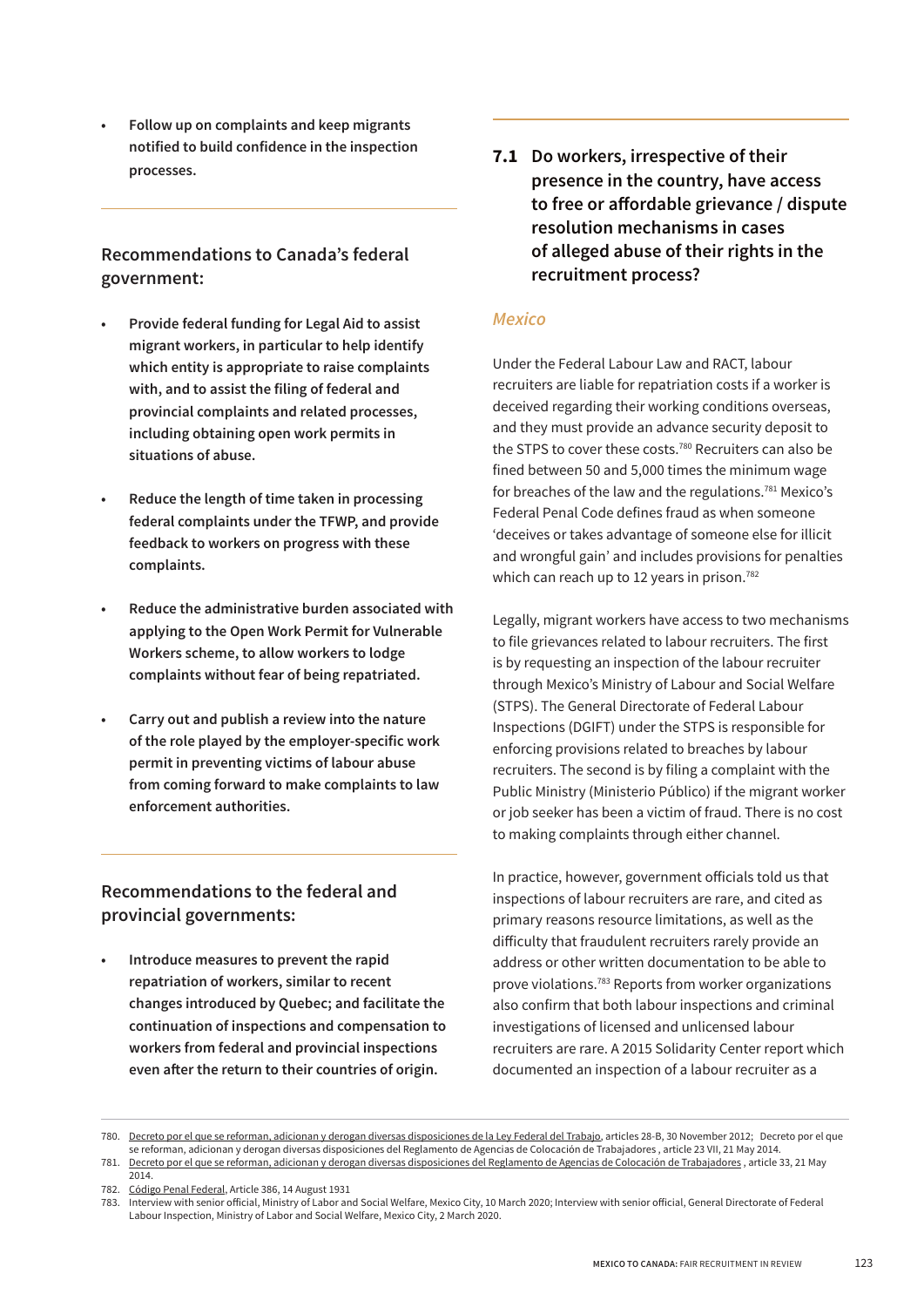result of complaints by civil society organisations said this was "one of the first times [STPS] had ever used this power".<sup>784</sup> A 2019 report by CDM cites the case of a recruitment agency Chambamex, which defrauded more than 3,000 Mexican workers in 19 states out of more than 20 million pesos (approximately US\$1 million) between 2012 and 2013 with the promise of jobs in the United States and Canada: "despite the scale of the fraud, Mexican authorities systematically failed to investigate complaints against Chambamex. Only one attorney general's ofice in one of the afected states processed and investigated the complaints."785 CDM told us that when they request inspections - including of unlicensed agencies - from STPS, "they do happen, though with mixed results."786

With respect to supporting worker grievances while they are overseas, Mexican consulates in Canada also provide general services for Mexican nationals, with additional authorities and resources under the Seasonal Agricultural Worker Program (SAWP). Oficials told us that under the SAWP, consulates are generally the first point of contact for migrant workers in the event of a problem with the employer, and that they first attempt to mediate the problem between the worker and the employer, but that if a case appears to be a breach of Canadian federal or provincial laws, they then refer those cases to the appropriate Canadian govt authority.787 According to a former Mexican government oficial, consulates help workers resolve approximately 80% of complaints (including through transfers to other employers if requested by the worker), and only in approximately 20% of cases there is a need to refer complaints to Canadian federal or provincial oficials.788 If a problem between an employer and a worker cannot be mediated, and alternate employment cannot be found for a transfer, the former oficial said that workers are generally repatriated.789 A Senior STPS oficial also told us that an additional penalty mechanism under the SAWP is the ability for Mexico to ban employers from hiring Mexican migrant workers under the SAWP, which is used in more serious cases of abuse by employers.<sup>790</sup>

#### *Canada*

In Canada, there are a range of mechanisms for workers to file grievances, all of which are free. The responsible agency depends on the type of violation by the employer, immigration consultant, and/or labour recruiter.

At a federal level, if the employer is non-compliant in relation to the requirements that led to the hiring of the migrant worker, workers or others can submit "tips" or complaints to ESDC, who can initiate inspections of employers in response.791 In 2017/18, ESDC received 1,233 tips or complaints regarding possible employer non-compliance, and referred 527 or 42% onwards for an administrative inspection or for a criminal investigation.792 Of the tips received, "just under 40%" related to the agriculture sector", potentially suggesting that migrant workers, consulates, and/or worker organizations in agriculture are responsible for inspections in a relatively large share of cases.793

All provinces also have authorities to inspect employers and labour recruiters in relation to breaches of employment standards, workplace safety, and labour recruitment on receipt of complaints by workers. Oficials of the largest province, Ontario, told us that while it has powers to carry out proactive inspections as well, the province conducts the large majority of its inspections in response to worker complaints. While statistics do not distinguish between complaints filed by Canadian or migrant workers, in 2019/20, Ontario initiated a total of 18,965 inspections in response to complaints, compared to 2,490 proactive inspections.794

The Immigration Consultants of Canada Regulatory Council (ICCRC) receives complaints against immigration consultants. In 2018-19, the ICCRC received 488 complaints against registered immigration consultants and 91 complaints against unauthorized representatives. The key areas of misconduct requiring

- 785. Centro de los Derechos del Migrante, ["Fake Jobs for Sale: Analyzing Fraud and Advancing Transparency in U.S. Labor Recruitment",](https://cdmigrante.org/wp-content/uploads/2019/04/Fake-Jobs-for-Sale-Report.pdf) (2019): 20.
- 786. Remote interview with Rachel Micah-Jones, Centro de los Derechos del Migrante, 19 April 2021.
- 787. Interview with senior oficial, Embassy of Mexico in Canada, Ministry of External Relations, Ottawa, 3 March 2020.

- 789. Ibid.
- 790. Ibid.

<sup>784.</sup> Jennifer Gordon, "[Roles for Workers and Unions in Regulating Labor Recruitment in Mexico](https://www.solidaritycenter.org/wp-content/uploads/2015/05/Migration.Roles-for-Workers-and-Unions-in-Regulating-labor-Recruitment-in-Mexico.Jennifer-Gordon-Fordham.5.15.pdf)", *Fordham Law School*, (22 January 2015): 10.

<sup>788.</sup> Interview with senior oficial, Ministry of Labor and Social Welfare, Mexico City, 10 March 2020

<sup>791.</sup> [Immigration and Refugee Protection Regulations \(SOR/2002-227\)](https://laws-lois.justice.gc.ca/eng/regulations/sor-2002-227/page-43.html#docCont), section 209.5, 2002.

<sup>792.</sup> Employment and Social Development Canada (ESDC), "Facts and Figures TFWP", (26 April 2018). Obtained through Access to Information (ATI) request to ESDC A-2018-00541, operational data and analysis of ESDC employer inspections under the Temporary Foreign Worker Program.

<sup>793.</sup> Ibid.

<sup>794.</sup> Ministry of Labour, Training and Skills Development, "[Claim and Inspection Statistics"](https://www.labour.gov.on.ca/english/es/pubs/enforcement/investigations.php), (10 July 2020).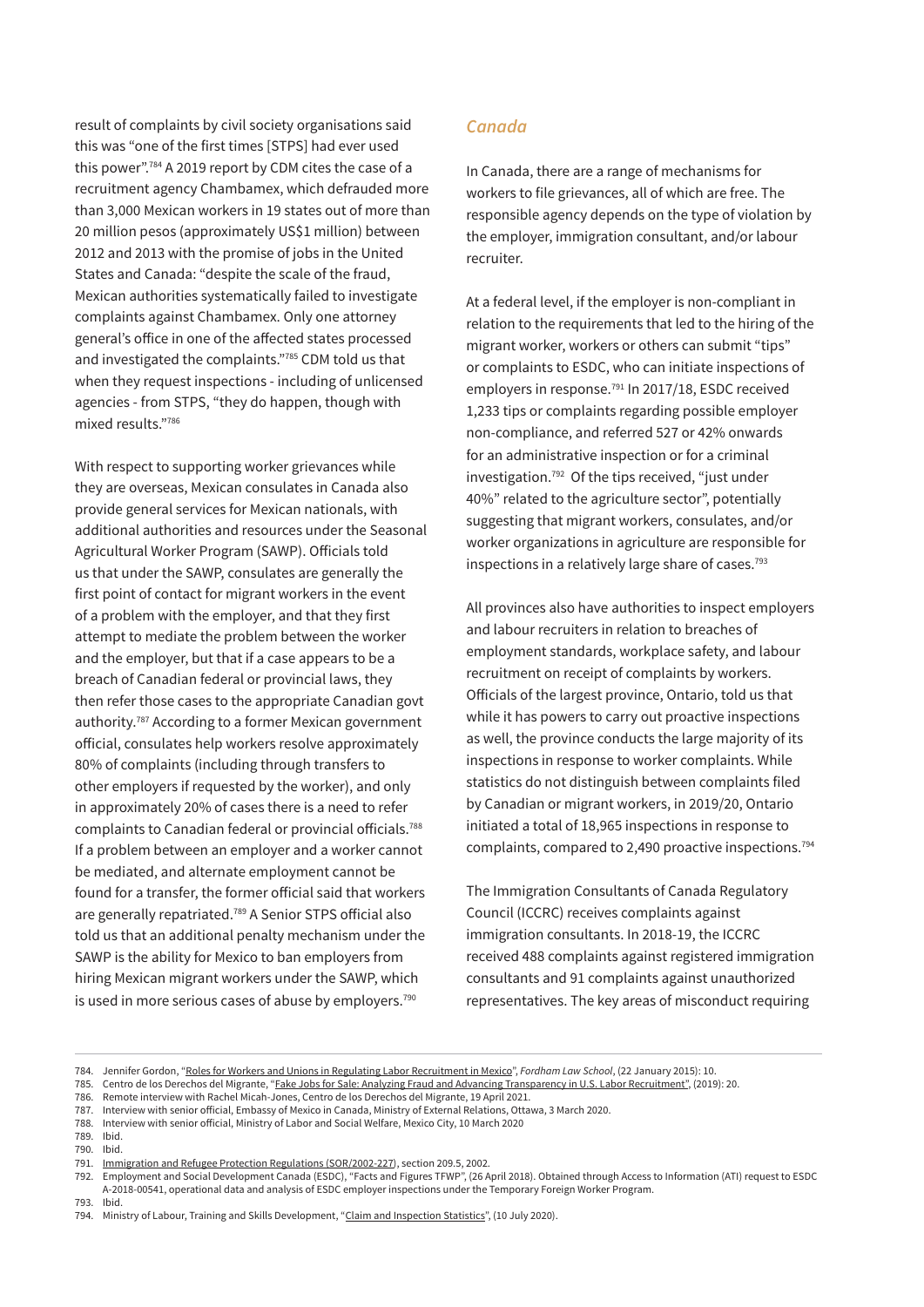<span id="page-7-0"></span>discipline included: "1) failing to provide services or act within agreed timelines, 2) misrepresenting application status to client, 3) falsifying government documents and letters, 4) promising a job or accepting fees for jobs, and 5) failing to cooperate with ICCRC investigations".795 As a result they suspended or revoked the licenses of 16 registered immigration consultants.<sup>796</sup> ICCRC representatives said that the organization has insuficient authorities to inspect authorized immigration consultants, particularly in cases when members are non cooperative, and they hoped legislative amendments introduced by the government in 2019, which would give them "the ability to enter the premises of a consultant for investigations when it suspects wrongdoing and the ability to request court injunctions against unauthorized consultants" would help.<sup>797</sup>

The Canada Border Services Agency (CBSA) and/ or other investigative bodies (e.g., Royal Canadian Mounted Police, provincial police, etc.) can investigate an employer, immigration consultant, or labour recruiter if they are involved in possible criminal activity either under the *Immigration and Refugee Protection Act (IRPA) or under the Criminal Code of Canada.*

Migrant workers can also bring cases against employers under provincial human rights codes. Human rights protections, and the mechanisms to claim them, difer according to the province.<sup>798</sup> Migrant workers bringing claims against employers would generally need to demonstrate discrimination on the grounds of a protected characteristic, in their access to employment, housing.

#### *Canada-US-Mexico agreement (CUSMA)*

With the ratification of the Canada-US-Mexico Agreement (CUSMA) in July 2020, the three participating countries added a new grievance mechanism for migrant workers. CUSMA introduced a new binding labour chapter that includes commitments for all three governments to maintain its statutes and regulations consistent with the ILO Declaration of Rights at Work, including on freedom

of association, and on the elimination of discrimination in respect of employment and occupation.<sup>799</sup> The CUSMA also requires each government to protect migrant workers under its respective labour laws, and introduces a rapid-response labour mechanism for parties to address complaints.800 The agreement provides for the creation of "arbitral panels, consisting of independent candidates having the appropriate qualifications, to assess whether a party has violated its obligations".<sup>801</sup> As of June 2021 there were two complaints under consideration, with the first one being presented by CDM to the Mexican government in March 2021. The complaint argues that Mexican female migrant workers are being discriminated against under the US H2 programs, and that this has resulted in situations of female workers facing violence, abuse, and lower salaries.<sup>802</sup> The second complaint was filed by US and Mexican unions and "accuses auto parts manufacturer Tridonex of harassing, beating and firing hundreds of workers at its factory in Matamoros in the northern state of Tamaulipas, Mexico" to discourage union activity.

#### **7.2 Are grievance mechanism processes accessible in practice, rapid and free of complex administrative procedures?**

#### *Mexico*

The STPS operates a central complaint mechanism (Centro de Mando) operated by the General Directorate of Federal Labour Inspections (DGIFT), for workers or others to file complaints related to violations of the Federal Labour Law. Information is available online and workers or others can phone or email the DGIFT to request an inspection. To file a complaint, the worker must provide the name, address, and activity of the company, name of the legal representative, identifiers for the company, and the reason for the complaint. $803$ Because fraudulent recruiters rarely provide an address or other written documentation, it is unusual for such complaints to proceed to the investigation stage.<sup>804</sup>

<sup>795.</sup> ICCRC, ["Annual Report 2019"](https://iccrc-crcic.ca/about-us/publications/annual-reports/)

<sup>796.</sup> ICCRC, ["Revocations, Suspensions and Restrictions"](https://iccrc-crcic.ca/complaints-professional-conduct/disciplinary-actions/revocations-suspensions-and-restrictions/)

<sup>797.</sup> Michael Huynh and Beata Pawlowska, Immigration Consultants of Canada Regulatory Council, interview, Burlington, 22 January 2

<sup>798.</sup> Canadian Centre for Diversity and Inclusion, "[Overview of Human Rights"](https://ccdi.ca/media/1414/20171102-publications-overview-of-hr-codes-by-province-final-en.pdf), (January 2018). Codes by Province and Territory in Canada", (January 2018).

<sup>799.</sup> Government of Canada, "[Canada-United States-Mexico Agreement \(CUSMA\) - Chapter 23 - Labor"](https://www.international.gc.ca/trade-commerce/trade-agreements-accords-commerciaux/agr-acc/cusma-aceum/text-texte/23.aspx?lang=eng), Article 23.3 and Annex 23-A, (31 July 2020).

<sup>800.</sup> Government of Canada, "[Canada-United States-Mexico Agreement \(CUSMA\) - Chapter 23 - Labor"](https://www.international.gc.ca/trade-commerce/trade-agreements-accords-commerciaux/agr-acc/cusma-aceum/text-texte/23.aspx?lang=eng), Article 23.8, (31 July 2020). Government of Canada, "Labour chapter summary", (20 January 2020).

<sup>801.</sup> Government of Canada, "[State-to-state dispute settlement chapter summary](https://www.international.gc.ca/trade-commerce/trade-agreements-accords-commerciaux/agr-acc/cusma-aceum/state-etat.aspx?lang=eng)", 20 January 2020.

<sup>802.</sup> Micaela Varela, ["La acusación de discriminación hacia trabajadoras del campo mancha el T-MEC en su primer año](https://elpais.com/mexico/2021-03-24/la-acusacion-de-discriminacion-hacia-trabajadoras-del-campo-mancha-el-t-mec-en-su-primer-ano.html)", El Pais, (23 March 2021).

<sup>803.</sup> Government of Mexico, "<u>Atiende STPS quejas laborales a través del Centro de Mando</u>", (15 April 2016).<br>804. Interview with senior official. Ministry of Labor and Social Welfare, Mexico City, 10 March 2020; Intervi

Interview with senior official, Ministry of Labor and Social Welfare, Mexico City, 10 March 2020; Interview with senior official, General Directorate of Federal Labour Inspection, Ministry of Labor and Social Welfare, Mexico City, 2 March 2020.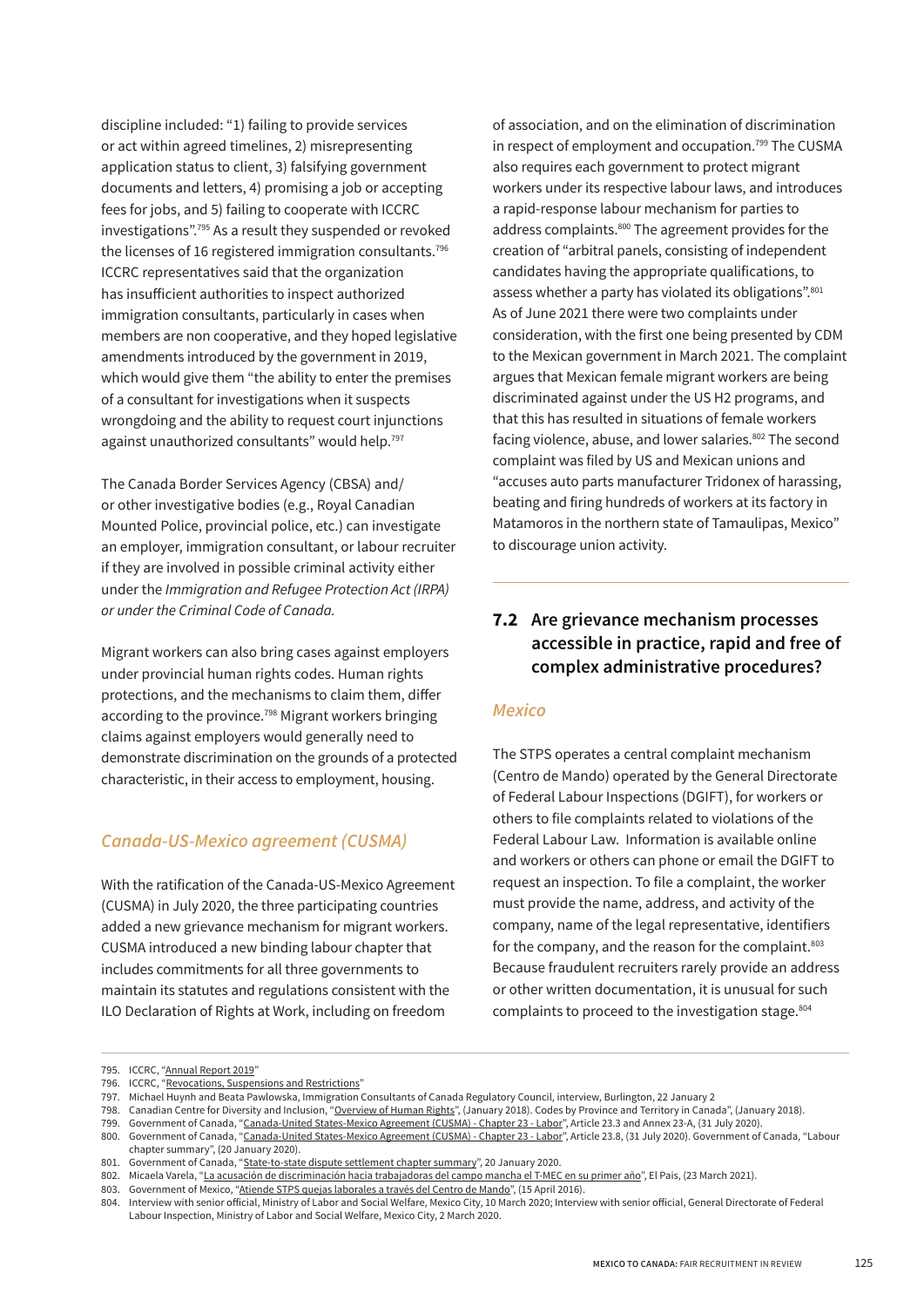#### *Canada*

Migrant workers can file complaints variously at the federal or provincial level, or with the immigration consultants regulator by phone, in person, or online, with information sometimes provided in multiple languages.<sup>805</sup>

There remain issues related to accessibility of complaints processes for migrant workers. The first is complexity. As one analysis of access to justice under the TFWP puts it: "when a temporary foreign worker has a concern or a grievance, the particulars of the issue dictate the path to resolution, whether it is the courts, a provincial administrative body (such as an employment standards oficer or workers' compensation board), a federal administrative body (such as CIC) or a public or private social service. All this makes it hard even for a legal expert to navigate through the appropriate channels."806 A UFCW representative noted that the process of gathering supporting information and filing a federal complaint are complex, and generally require that migrant workers receive assistance from civil society organizations to undertake the process.<sup>807</sup>

The second is the length of the process. ESDC statistics published in an access to information request show that in 2017/18, the average length of administrative inspections was 270 days for SAWP cases and 213 days outside the SAWP. This can obviously present a significant barrier for migrant workers, particularly in cases like the SAWP where workers could be back in their country of origin by the time that an inspection is completed.808 "Because migrant workers are in Canada for only a temporary period, moving through adjudicative processes can be stalled or efectively terminated when, and if, they have to leave Canada."809 Such issues are exacerbated by Canada's *Privacy Act*

and ESDC inspection practices, which means - a Mexican consular oficial and a union representative separately told us - that authorities do not update migrant workers or advocates on whether action is taking place, unless and until there is a final, public determination of noncompliance. The consular oficial told us that this can discourage workers from filing complaints, since they feel their complaints are not followed up on.<sup>810</sup>

At the provincial level, Ontario oficials told us that one of their priorities was to maintain complaint backlogs to a minimum and to conduct investigations and render decisions in a timely manner. A 2016 provincial review found that, "budgetary considerations do not permit the hiring of enough ESOs to complete the investigation of all complaints in a timely fashion while also maintaining a significant proactive presence. The result is that there is a backlog of uninvestigated and unresolved complaints". The report found that cases took an average of 38 days to be assigned to the first oficer managing the complaint, and an average of 119 days to be assigned to the second officer.<sup>811</sup>

Other fora for workers to bring complaints, such as human rights commissions, also suffer from long delays. A Toronto lawyer told us the Ontario Human Rights tribunal was "intended to be accessible but is plagued with severe delays".<sup>812</sup> In 2021, three senior former and serving judicial oficials in Ontario argued that the province's Human Rights Tribunal had been deliberately allowed to decline under the Ford administration, noting that "Ontarians who appear before the Human Rights Tribunal cannot be confident that their case will move forward in a reasonable time period."813 Outside Ontario, the Center for Research-Action on Race Relations has repeatedly criticised long delays in the handling of human rights cases at the Quebec Human Rights and Youth Rights Commission.<sup>814</sup>

<sup>805.</sup> Government of Canada, "[Reporting the abuse or misuse of temporary foreign workers](https://www.canada.ca/en/employment-social-development/services/foreign-workers/fraud.html)"; Government of British Columbia, "[Make a complaint](https://www2.gov.bc.ca/gov/content/employment-business/employment-standards-advice/employment-standards/complaint-process)"; ICCRC, ["Complaints"](https://iccrc-crcic.ca/complaints-professional-conduct/file-a-complaint/#File-a-Complaint)

<sup>806.</sup> Delphine Nakache and Paula J. Kinoshita, "The Canadian Temporary Foreign Worker Program: Do Short-Term Economic Needs Prevail over Human Rights [Concerns?](https://www.researchgate.net/profile/Delphine-Nakache/publication/228275688_The_Canadian_Temporary_Foreign_Worker_Program_Do_Short-Term_Economic_Needs_Prevail_Over_Human_Rights_Concerns/links/5a2af8d5a6fdccfbbf8521fd/The-Canadian-Temporary-Foreign-Worker-Program-Do-Short-Term-Economic-Needs-Prevail-Over-Human-Rights-Concerns.pdf)", *IRPP Study*, 5 May 2010.

<sup>807.</sup> Santiago Escobar, United Food and Commercial Workers (UFCW) union, remote interview, 18 February 2021.

<sup>808.</sup> Employment and Social Development Canada (ESDC), "Facts and Figures TFWP", (26 April 2018). Obtained through Access to Information (ATI) request to ESDC A-2018-00541, operational data and analysis of ESDC employer inspections under the Temporary Foreign Worker Program.

<sup>809.</sup> Bethany Hastie, "[The Inaccessibility Of Justice For Migrant Workers: A Capabilities Based Perspective](https://commons.allard.ubc.ca/cgi/viewcontent.cgi?article=1446&context=fac_pubs)", Allard Research Commons, (2017).

<sup>810.</sup> Government of Canada, "[Report abuse or misuse of temporary foreign workers: What to tell us](https://www.canada.ca/en/employment-social-development/services/foreign-workers/fraud/report-online-fraud/what-to-send.html)"; Interview with senior official, Embassy of Mexico in Canada, Ministry of External Relations, Ottawa, 3 March 2020 Santiago Escobar, United Food and Commercial Workers (UFCW) union, remote interview, 18 February 2021.

<sup>811.</sup> Ministry of Labour, Training and Skills Development, "[Changing Workplaces Review Special Advisors' Interim Report"](https://www.labour.gov.on.ca/english/about/cwr_interim/chapter_5_5.php), chapter 5.5, (27 July 2016).

<sup>812.</sup> Louis Century, lawyer, remote interview, 20 January 2021.

<sup>813.</sup> Raj Anand, Kathy Laird and Ron Ellis, "[Justice delayed: The decline of the Ontario Human Rights Tribunal under the Ford government"](https://www.theglobeandmail.com/opinion/article-justice-delayed-the-decline-of-the-ontario-human-rights-tribunal-under/), *the Globe and Mail*, (29 January 2021).

<sup>814.</sup> Jesse Feith, "[Quebec human rights cases thrown out a](https://montrealgazette.com/news/local-news/quebec-human-rights-cases-thrown-out-after-massive-delays)fer massive delays", *Montreal Gazette*, (3 February 2020) ; Elysha Enos , ["Racial profiling cases against](https://www.cbc.ca/news/canada/montreal/racial-profiling-police-montreal-1.3791488)  [Montreal police face long delays"](https://www.cbc.ca/news/canada/montreal/racial-profiling-police-montreal-1.3791488), *CBC*, (4 October 2016).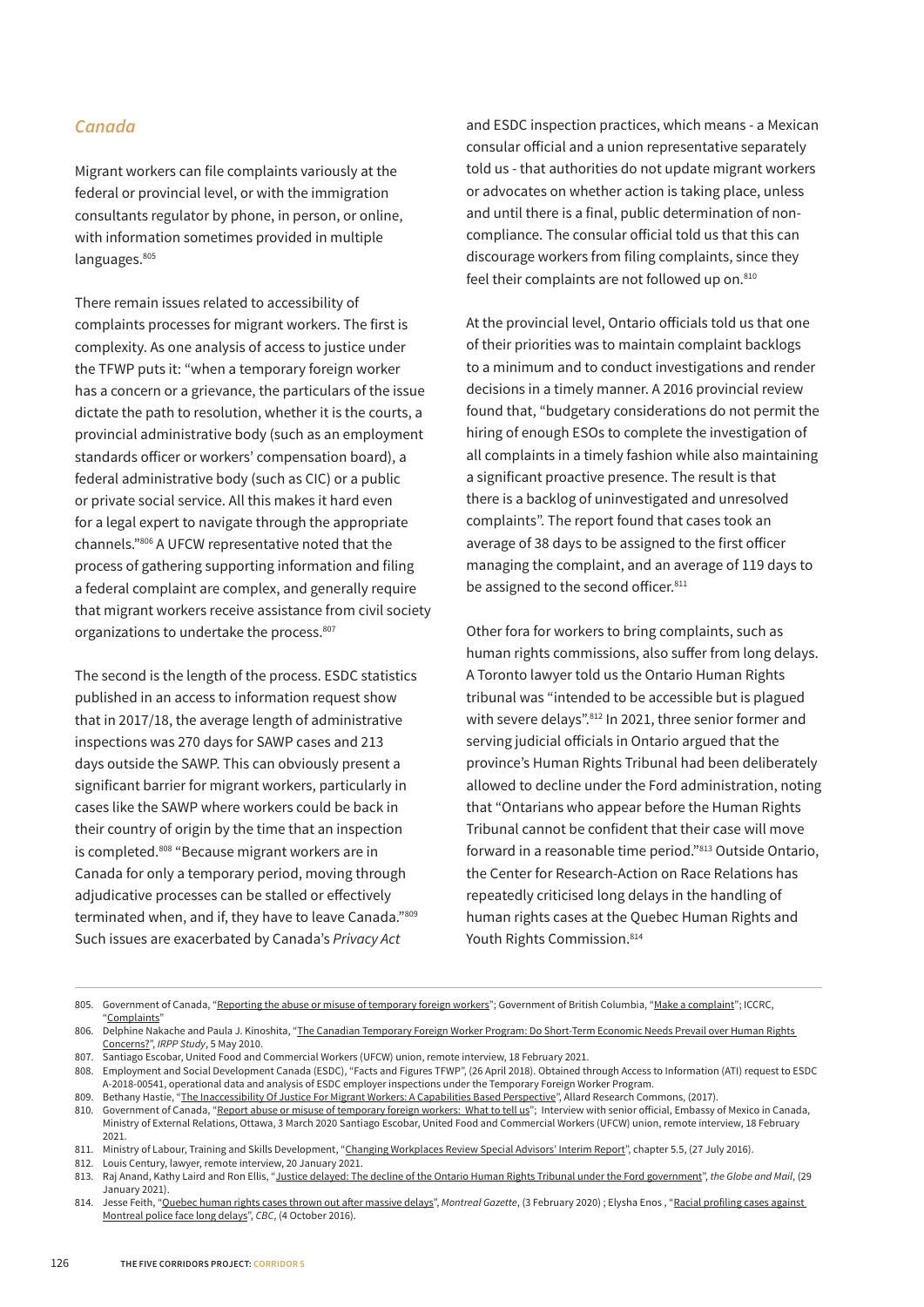#### <span id="page-9-0"></span>**7.3 Are workers provided with remedy including compensation as a result of such grievance processes?**

#### *Mexico*

The Federal Labour Law and the Regulation of Worker Placement Agencies (RACT) state that labour recruiters are responsible for covering a worker's repatriation costs in the event that the working conditions offered to the worker overseas were not met.<sup>815</sup> However, with the exception of repatriation costs, the Federal Labour Law and the RACT are silent on other forms of compensation that migrant workers can obtain. As mentioned in 7.1, workers can also file a complaint with the Public Ministry (Ministerio Público) if the migrant worker or job seeker has been a victim of fraud. The Executive Director of the civil society organization CDM told us that in limited cases, it has been possible to recover fees charged to workers and job seekers through various legal channels, including through complaints to the STPS or a Public Ministry, avenues that use US law, and voluntary compensation by recruiters. She also told us that when identifying information is available (in particular, an address), the STPS has conducted inspections with the aim of closing down fraudulent actors. However in many cases, workers only have a WhatsApp number for recruiters. 816

#### *Canada*

Federal and provincial governments have varying legal authorities to require workers to be provided with monetary repayment when there has been a violation of the relevant immigration or employment standards legislation. Compensation for damages is less common.

At the federal level, employers can avoid being found non-compliant, or reduce penalties, if they rectify issues identified by oficials and pay back workers in

cases of financial non-compliance.<sup>817</sup> IRCC operational guidelines state that: "if it is determined that the actual wages paid are different from those set out in the offer of employment [...], the employer must either provide compensation or (if compensation is not possible) demonstrate suficient eforts to do so. During an inspection, the employer must inform IRCC of any compensation that has been provided to all temporary foreign workers who suffered a disadvantage resulting from the employer's error".<sup>818</sup> ESDC statistics show that in 2017/18, out of 402 inspections completed in agriculture, 127 employers had to undertake corrective actions. Of those, about a quarter required changes to wages paid and compensation to migrant workers meaning that approximately 30 agricultural employers paid compensation to workers in that year.<sup>819</sup> This reliance on correction and compensation has been criticised by some who argue it lacks deterrent efect. As a 2020 study on federal enforcement points out, "despite the fact that nearly half of all inspected employers are noncompliant in the first instance, very few employers are cited for non-compliance and punished. Rather, most non-compliance is excused on the basis of employer justification and payment of compensation where applicable."820 Furthermore, unlike provincial legislation that allows oficials to order that employers or labour recruiters repay workers, and in some provinces like BC can extend to seizure of assets, the *IRPA* and *IRPR* rely on employers voluntarily providing compensation as a way to avoid or minimize fines and/or bans.<sup>821</sup>

In general, the relevant employment standards or legislation provide provincial governments with authorities to order repayment of owed wages to workers by employers and/or labour recruiters. As an example, the Ontario *Employment Standards Act and the Ontario Employment Protection for Foreign Nationals Act* include legislative authorities related to orders for compensation and reinstatement of workers, and collections.822 In Saskatchewan, recruiters and consultants must deposit post US\$16,500 to obtain a licence, which can be used to pay workers.<sup>823</sup> Only

<sup>815.</sup> [Decreto por el que se reforman, adicionan y derogan diversas disposiciones del Reglamento de Agencias de Colocación de Trabajadores,](https://www.dof.gob.mx/nota_detalle.php?codigo=5345536&fecha=21/05/2014) Article 9 Bis. V,, 21 May 2014.

<sup>816.</sup> Rachel Micah-Jones, Centro de los Derechos del Migrante, remote interview, 19 April 2021.

<sup>817.</sup> Canadian oficials, Immigration, Refugees and Citizenship Canada, group interview, Ottawa, 27 January 2020; Canadian oficials, Employment and Social Development Canada,, group interview, Ottawa, 21 January 2020;

<sup>818.</sup> Government of Canada, "[Employer compliance inspections](https://www.canada.ca/en/immigration-refugees-citizenship/corporate/publications-manuals/operational-bulletins-manuals/temporary-residents/foreign-workers/work-without-permit/employer-compliance-inspections.html#decision-making)", section on compensation.

<sup>819.</sup> Employment and Social Development Canada (ESDC), "Facts and Figures TFWP", (26 April 2018). Obtained through Access to Information (ATI) request to ESDC A-2018-00541, operational data and analysis of ESDC employer inspections under the Temporary Foreign Worker Program.

<sup>820.</sup> Eric M. Tucker, Sarah Marsden and Leah F. Vosko, ["Federal Enforcement of Migrant Workers' Labour Rights in Canada: A Research Report](https://digitalcommons.osgoode.yorku.ca/cgi/viewcontent.cgi?article=3794&context=scholarly_works)", (2020).

<sup>821.</sup> [TEMPORARY FOREIGN WORKER PROTECTION ACT](https://www.bclaws.gov.bc.ca/civix/document/id/complete/statreg/18045) [\[SBC 2018\],](https://www.bclaws.gov.bc.ca/civix/document/id/complete/statreg/18045) Part 8, 2018; Government of Canada, "[Employer compliance inspections](https://www.canada.ca/en/immigration-refugees-citizenship/corporate/publications-manuals/operational-bulletins-manuals/temporary-residents/foreign-workers/work-without-permit/employer-compliance-inspections.html#decision-making)", section on compensation.

<sup>822.</sup> [Employment Standards Act, 2000, S.O. 2000, c. 41](https://www.ontario.ca/laws/statute/00e41?_ga=2.46471847.1898988723.1602646534-1455298030.1573707488#BK212), section 104; [Employment Protection for Foreign Nationals Act, 2009, S.O. 2009, c. 32](https://www.ontario.ca/laws/statute/09e32?_ga=2.214349335.1898988723.1602646534-1455298030.1573707488#BK46), section 45.

<sup>823.</sup> Canadian Council for Refugees, ["Evaluating migrant worker rights in Canada 2018", \(May 2018\).](https://ccrweb.ca/sites/ccrweb.ca/files/reportcards_complete_en.pdf)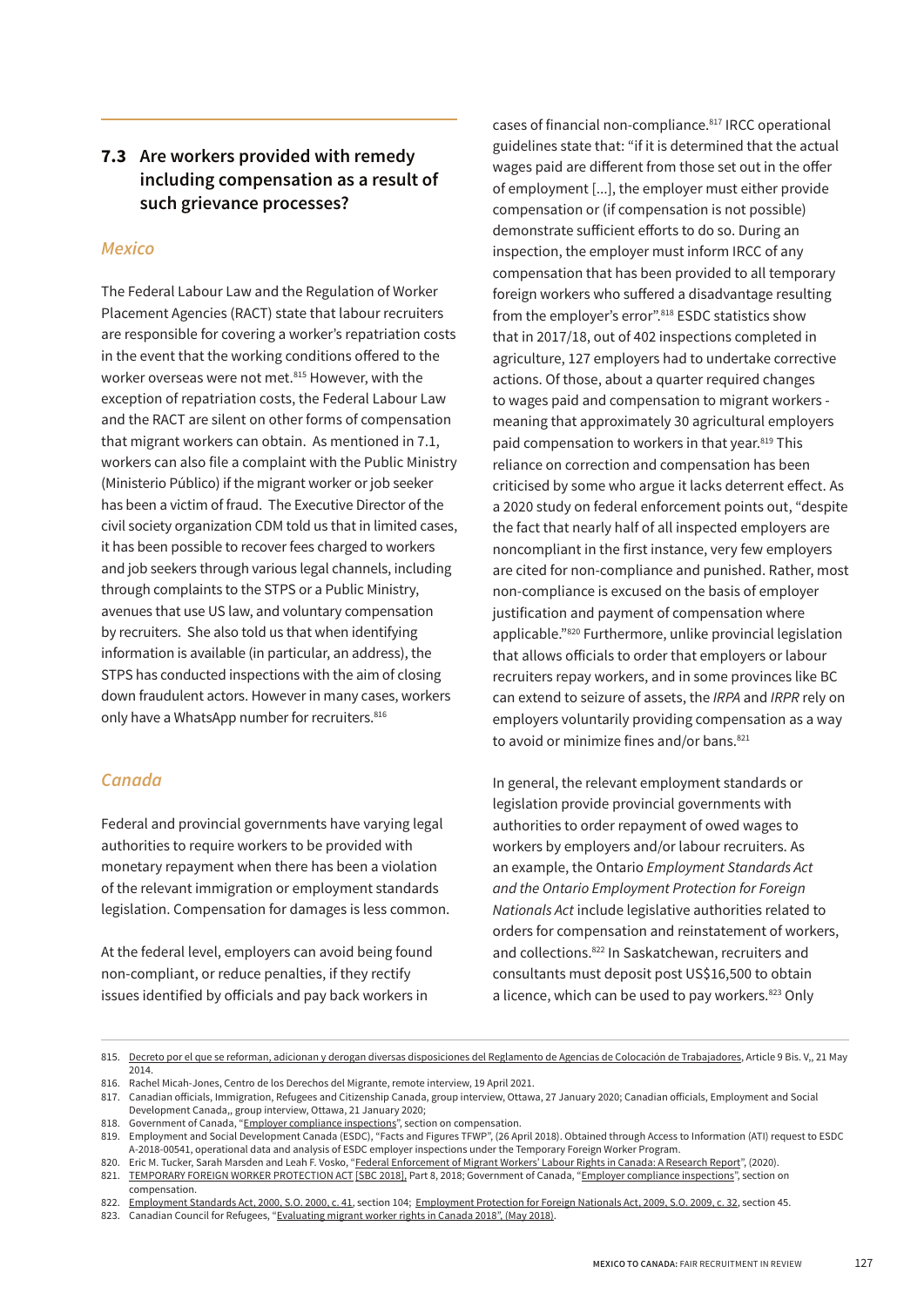<span id="page-10-0"></span>Ontario publishes amounts paid to migrant workers through inspection processes, recovering US\$14,500 in 2016-17 - a figure that appears relatively low - for violations relating to public holidays, overtime pay, and vacation pay.824 Compensation for damages caused are less commonly applied: as a 2016 Ontario province review noted, investigating oficers in the province can only require the payment of compensation for damages in specific circumstances such as where employers have been involved in reprisals against workers.<sup>825</sup>

For many SAWP workers, one form of remedy is likely to be transferring to another employer. Transferring employer is one of the main mediation approaches adopted by Mexican consulates in Canada, who generally take the lead in dealing with SAWP worker complaints. Out of 17,968 migrant workers who worked in Ontario in 2014, 2,482 workers or 14% of workers were transferred to other employers during the season, suggesting that the transfer mechanism is used relatively often. However, transfers can be initiated to respond to drops in demand rather than because of a complaint.826 SAWP transfers are explored in more depth in section 1.6.

Workers who have support from civil society organisations or unions have had some success in bringing severe cases to court to win more significant compensation payments. In 2015, two Mexican women employed under the TFWP at a fish processing factory won US\$166,000 at the Ontario Human Rights Tribunal after being subjected to repeated sexual harassment and abuse by their employer.<sup>827</sup> This was a 7 year case that was supported by a union, a legal support centre and a civil society organization.

Despite a landmark 2017 Ontario court decision, significant concerns continue to be raised by civil society organizations about the practice of "deeming" in tribunals relating to compensation for workplace injuries, including in a 2019 submission to the UN Committee of the Rights of Persons with Disabilities.<sup>828</sup> This practice has particularly afected migrant workers, who have been denied compensation after being injured and returning to their home countries, because courts deemed that they could take up alternative minimum wage roles within Canada, despite the fact that they had no right to return to Canada.829

Currently there is no specific mechanism, beyond court action, for workers to receive compensation in the event of fraud committed by immigration consultants. However, a law passed in 2019 that is currently in the process of implementation may change this, as it includes a proposal to establish a victims' compensation fund to support clients harmed by wrongful conduct by a consultant<sup>830</sup>

#### **7.4 Are workers raising grievances and whistleblowers efectively protected from retaliation?**

#### *Mexico*

Mexico's Federal Labour Law does not regulate whistleblowing or provide any specific protection for whistleblowers. However, certain protections are provided under discrimination provisions, as an employer cannot unfairly discriminate against a whistleblower on the basis of whistleblowing.<sup>831</sup>

Information on the few available cases suggests that when migrant workers file complaints, there is a significant risk of retaliation with little or no protections. In 2014, after ProDESC and the Sinaloa Workers' Coalition placed a successful complaint against a recruiter with the STPS, workers were blacklisted by employers and recruiters for their activism, and others "have become afraid to step forward."832 The Solidarity Centre notes that the group was careful to choose its first case in a distant state: "Such a target raises far fewer concerns of retaliation than taking on a local recruiter with relationships in the community, which the workers

<sup>824.</sup> Ministry of Labour, Training and Skills Development, "[Blitz Results: Young Workers and Temporary Foreign Workers](https://www.labour.gov.on.ca/english/es/inspections/blitzresults_ywtfw.php)", (30 September 2016).

<sup>825.</sup> Ministry of Labour, Training and Skills Development, "[Changing Workplaces Review Special Advisors' Interim Report"](https://www.labour.gov.on.ca/english/about/cwr_interim/chapter_5_5.php), chapter 5.5, (27 July 2016).

<sup>826.</sup> Al Mussell, ["The Economic Impact of the Seasonal Agricultural Worker Program in the Ontario Horticulture Sector](https://cahrc-ccrha.ca/sites/default/files/2015-04-EconomicImpactSAWPHorticulture-Apr-15.pdf)", (April 2015).

<sup>827.</sup> CanLII Connects, "[Vulnerable Migrant Workers Assaulted and Taken Advantage Of By Employer: O.P.T. v. Presteve Foods Ltd."](https://canliiconnects.org/en/summaries/39654), (27 December 2015).

<sup>828.</sup> The Ontario Network of Injured Workers' Groups (ONIWG), "Deeming laws and practices as violations of the rights of people with work-acquired disabilities in Canada: Submission to the 22nd Session of the UN Committee on the Rights of Persons with Disabilities held 26 August to 20 September 2019 in Geneva, [Switzerland"](https://tbinternet.ohchr.org/_layouts/15/treatybodyexternal/Download.aspx?symbolno=INT%2fCRPD%2fICS%2fCAN%2f35841&Lang=en), (4 September 2019).

<sup>829.</sup> Sara Mojtehedzadeh, ["Tribunal slams WSIB practice that cuts benefits to injured migrant workers"](https://www.thestar.com/news/gta/2017/10/05/tribunal-slams-wsib-practice-that-cuts-benefits-to-injured-migrant-workers.html), *Toronto Star*, (5 October 2017).

<sup>830.</sup> Government of Canada, "Government changes will strengthen the regulation of immigration and citizenship consultants'

<sup>831.</sup> Francisco Javier, Peniche Beguerisse and Julio Rodrigo Alvarez Ortega, ["Employment and employee benefits in Mexico: overview"](https://uk.practicallaw.thomsonreuters.com/Cosi/SignOn?redirectTo=%2f3-502-9997%3ftransitionType%3dDefault%26contextData%3d(sc.Default)%26firstPage%3dtrue#co_anchor_a456680), *Thomson Reuters Practical Law,* (1 January 2020).

<sup>832.</sup> Jennifer Gordon, "[Roles for Workers and Unions in Regulating Labor Recruitment in Mexico](https://www.solidaritycenter.org/wp-content/uploads/2015/05/Migration.Roles-for-Workers-and-Unions-in-Regulating-labor-Recruitment-in-Mexico.Jennifer-Gordon-Fordham.5.15.pdf)", *Fordham Law School*, (22 January 2015): 10.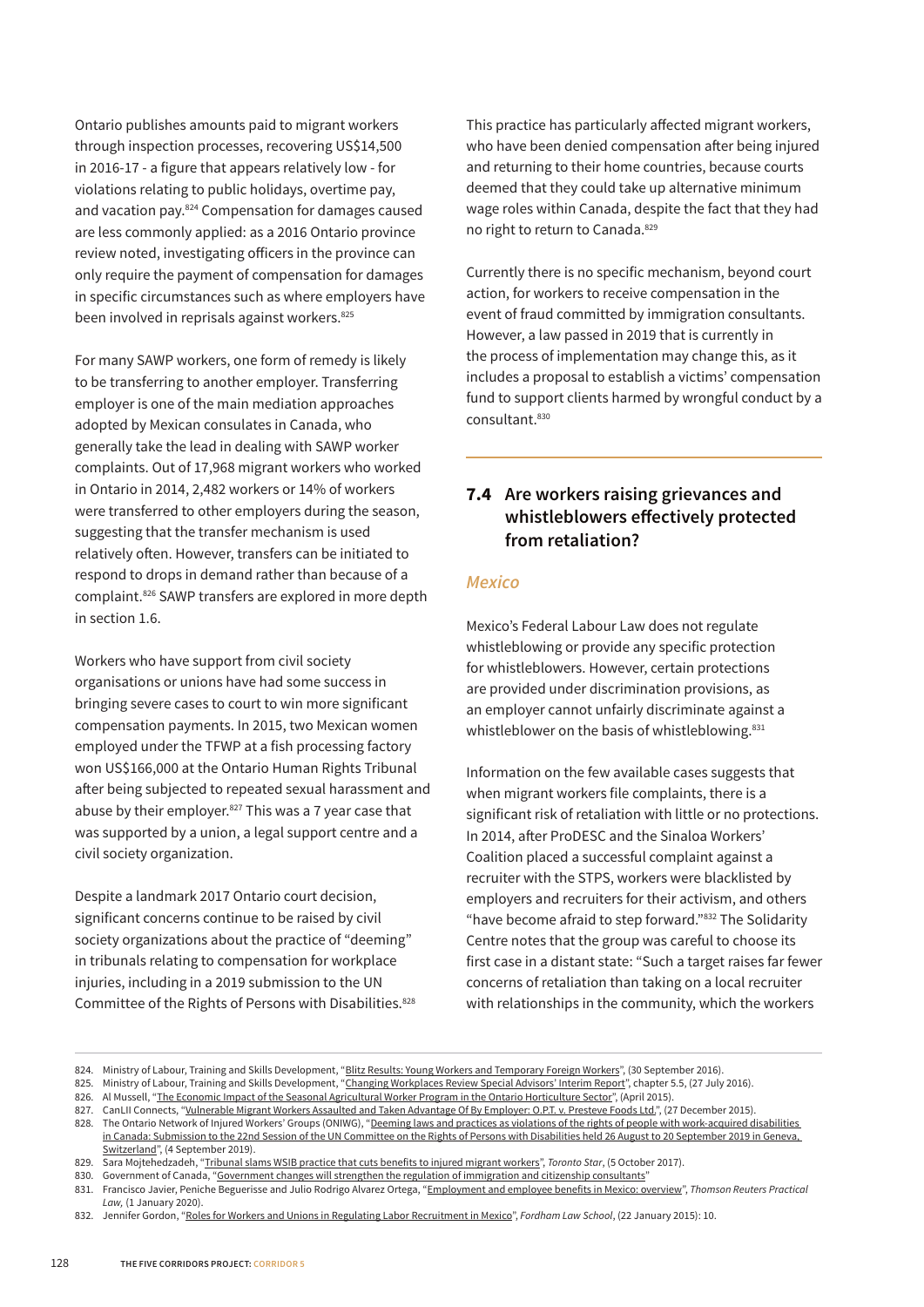fear would lead directly to blacklisting."833 ProDESC told us, "most of the time the recruiters are part of the communities. That is why it's so complicated."834 In 2007, Santiago Rafael Cruz, an organiser from a US union who worked in the union's ofice in Mexico was killed, allegedly by labour recruiters, for his work on the payment of illegal fees to Mexican recruiters.<sup>835</sup>

In the case of the SAWP, the Mexican authorities themselves have been accused of retaliating against workers. In 2014 the British Columbia BC Labour Relations Board ruled that Mexican government and consular oficials blacklisted migrant workers who were suspected union sympathizers from returning to Canada.836

#### *Canada*

The Criminal Code of Canada makes it a criminal ofence for an employer to retaliate, or threaten to retaliate, against a worker in relation to a complaint to the authorities, with a maximum penalty of 5 years in prison.837 Provincial employment legislation also includes protections for worker whistleblowers. For example, the Ontario Employment Standards Act prohibits employers from penalizing or threatening to penalize workers for filing a complaint, and more generally, for trying to exercise any rights under the Act. In cases where an employer still penalizes a worker, an oficer can order the employer to reinstate the worker to their job, or to compensate him/her for any loss incurred due to a violation of the Act.<sup>838</sup>

Despite such protections, employers can fire any worker who has been employed for less than two years by providing between 7 and 14 days notice depending on the province, or by providing payment in lieu of notice. Workers who have been employed for shorter periods of time can be terminated without notice.<sup>839</sup> While workers can in theory challenge an employer in court for wrongful dismissal, employers can generally

repatriate migrant workers very quickly rendering these avenues null for the large majority of migrant workers.840 Labour unions, academics, and worker organizations have repeatedly raised the problem of rapid repatriations, and consequent loss of income, as a major concern for migrant workers. The UFCW has argued that "fear of repatriation is the employer's bluntest tool in suppressing the rights of the workers."841 A representative of the Canadian Farmers Association told us that in his view, such cases were less common than was portrayed in the media. Precise data on this issue is not available. There is nevertheless widespread consensus about the chilling efect that the fear of repatriation generates. A lawyer representing migrant workers at a small claims court in Ontario told us:

*"You're not going to [submit a claim] if you rely on your employer. The problem is most extreme with closed work permits. Your immigration status is tied to satisfying that employer. They e*f*ectively have the power of deportation... You could have the best tribunals in the world but who is going to use them? With the SAWP and similarly with the TFWP agriculture stream, tying the workers to one employer is really fatal to any meaningful access to justice."842*

A report by the Vancouver Migrant Workers Center additionally argues that "the hesitancy to voice complaints is particularly problematic given that the available legal mechanisms for enforcing rights and obtaining remedies [in British Columbia] are complaintsdriven, meaning that if a migrant worker does not complain, he or she has no practical access to enforcing his or her rights."843 As an ILO study of the SAWP notes, "it is very hard to administer the SAWP in ways that avoid depressing wages and working conditions if most workers in an area are SAWP migrants who can lose their jobs and the right to be in Canada by complaining".<sup>844</sup>

Given that for migrant workers, it may be dificult to secure another job in Canada if repatriated, a simple

840. Ibid.

<sup>833.</sup> Ibid.

<sup>834.</sup> Paulina Montes de Oca and Eduardo Villareal, ProDESC, remote interview, 15 December 2020.

<sup>835.</sup> Daniel Costa and Philip Martin, "Temporary labor migration programs: Governance, migrant worker rights, and recommendations for the U.N. Global Compact [for Migration"](https://files.epi.org/pdf/152373.pdf), *Economic Policy Institute*, (1 August 2018): 44.

<sup>836.</sup> Court of Appeal of British Columbia, ["United Mexican States v. British Columbia \(Labour Relations Board\), 2015 BCCA 32"](https://www.canlii.org/en/bc/bcca/doc/2015/2015bcca32/2015bcca32.pdf), (30 January 2015).

<sup>837.</sup> [Criminal Code \(R.S.C., 1985, c. C-46\),](https://laws-lois.justice.gc.ca/eng/acts/C-46/page-89.html) part X.

<sup>838.</sup> Government of Ontario, "[Your guide to the Employment Standards Act"](https://www.ontario.ca/document/your-guide-employment-standards-act-0/reprisals), section on reprisals.

<sup>839.</sup> Government of Ontario, "[Your guide to the Employment Standards Act"](https://www.ontario.ca/document/your-guide-employment-standards-act-0/termination-employment#section-17), section 17.

<sup>841.</sup> Wayne Hanley, "[The Status of Migrant Farm Workers in Canada 2008-2009"](http://www.ufcw.ca/Theme/UFCW/files/PDF%202009/2009ReportEN.pdf), *UFCW*, (2009): 11.

<sup>842.</sup> Remote interview with Louis Century, 20 January 2021

<sup>843.</sup> Alexandra Rodgers, "[Envisioning Justice for Migrant Workers: A Legal Needs Assessment",](https://mwcbc.ca/downloads/MWC_Envisioning_Justice_for_Migrant_Workers_Report.pdf) *Migrant Workers Centre,* (March 2018).

<sup>844.</sup> Philip Martin, "[Migrant Workers in Commercial Agriculture"](https://www.ilo.org/wcmsp5/groups/public/---ed_protect/---protrav/---migrant/documents/publication/wcms_538710.pdf), *ILO*, (2016).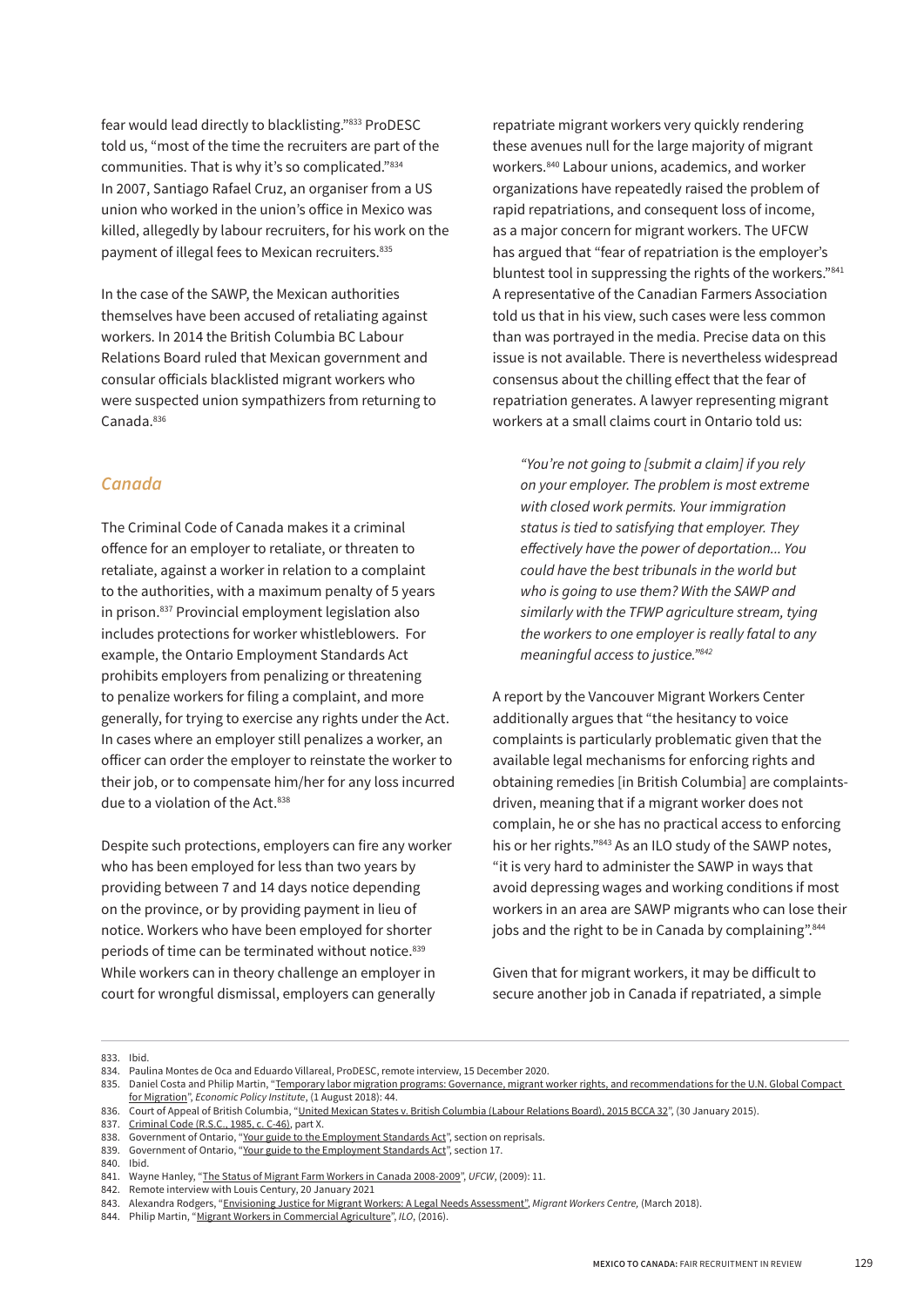<span id="page-12-0"></span>cost-benefit analysis may tip them away from making a labour complaint: as one study of access to justice for migrant workers puts it, "while workers may receive compensation for their abusive treatment or rights violations, the existing remedial options are not likely to provide the longer-term employment and administrative security that often are core values and needs in migrants' decision-making processes in this context."845 For most analysts of this issue, the tied visa and lack of job mobility (explored in section 1) that is an integral part of the TFWP is core to the problem, significantly reduce the likelihood of workers making a complaint against the actors who have the ability to deny them legal status in Canada.

In an attempt to respond to these concerns, the government introduced the Open Permit scheme for vulnerable workers in 2019, "to provide migrant workers who are experiencing abuse, or who are at risk of abuse, with a distinct means to leave their employer". Abuse is defined as: physical abuse; sexual abuse; psychological abuse, including threats and intimidation; and financial abuse, including fraud and extortion. Workers who were eligible for the scheme can obtain an open work permit that is exempt from the Labour Market Impact Assessment (LMIA) process.<sup>846</sup> A government official told us that immigration oficials will make a decision on whether abuse is likely to be happening solely on information provided by the migrant workers, and they will only initiate an inspection of the employer after they have issued an open work permit to the migrant worker.847 It is too early at this stage to fully evaluate what impact the scheme is having, but between June 2019 when this initiative was introduced, and December 2020, 800 open work permits for workers in situations of abuse were issued by IRCC.<sup>848</sup> As noted in 1.6, union representatives and others supporting workers through this process have expressed concerns at the complexity of the process. The UFCW told us:

*"It's very di*f*icult - we allocate about 15-20 hours per case to assist someone. Language is a particular issue. First you have to open an* 

*account on the IRCC website, and there is a long questionnaire. You have have to upload all the forms, as well as supporting evidence and pictures. It's a complicated process, you need particular so*f*ware on your computer, attachments must be less than a certain size. There are a lot of barriers. If your work permit has expired, you are also not eligible."849*

Furthermore, workers and advocates have told us that even if a worker receives an open work permit to leave an abusive employer, they still face challenges in securing a new job, applying for employment insurance, and finding alternate housing if the housing was being provided by the initial employer.<sup>850</sup> These issues can act as serious disincentives for a worker to file a complaint in the first place.

#### **7.5 Are workers provided with free independent legal advice on judicial and non-judicial options to raise grievances and seek remedy?**

#### *Mexico*

Mexico has an independent and dedicated legal support organization under the STPS called the Federal Attorney for Labour Protections (Procuraduría Federal de la Defensa del Trabajo - PROFEDET), which has as a core function the representation or provision of advice to workers and labour unions, if they request it, before any authority in matters related to the application of labour standards, including in any appeals proceedings.<sup>851</sup> This would in theory extend to cases related to labour recruitment as these are covered under the Federal Labour Law and the Regulation of Worker Placement Agencies (RACT), which fall under the responsibility of the STPS. PROFEDET has 47 offices across the country.<sup>852</sup> However, we have not been able to find any evidence of PROFEDET providing assistance to migrant workers in a labour recruitment case.

<sup>845.</sup> Bethany Hastie, "[The Inaccessibility Of Justice For Migrant Workers: A Capabilities Based Perspective](https://commons.allard.ubc.ca/cgi/viewcontent.cgi?article=1446&context=fac_pubs)", *Allard Research Commons*, (2017).

<sup>846.</sup> Government of Canada, "[Open work permits for vulnerable workers"](https://www.canada.ca/en/immigration-refugees-citizenship/corporate/publications-manuals/operational-bulletins-manuals/temporary-residents/foreign-workers/vulnerable-workers.html)

<sup>847.</sup> Glen Bornais, Deputy Director, Immigration, Refugees and Citizenship Canada, presentation at Migrant Worker Project Metro Vancouver & Fraser Valley Regional [Meeting,](https://www.youtube.com/watch?v=kLrknePd-C0) (30 November 2020).

<sup>848.</sup> Leanne Dixon-Perera, "[Regulatory approaches to international labour recruitment in Canada"](https://www.canada.ca/content/dam/ircc/documents/pdf/english/corporate/reports-statistics/evaluations/R39-2019%20Approach_LabourRec.pdf), *IRCC*, (June 2020): 55.

<sup>849.</sup> Santiago Escobar, United Food and Commercial Workers (UFCW) union, remote interview, 18 February 2021.

<sup>850.</sup> Legal Assistance of Windsor, group interview with staff and migrant workers, 7 May 2021.

<sup>851.</sup> Government of Mexico, ["¿Qué es la PROFEDET y cuáles son sus funciones?"](https://www.gob.mx/profedet#1946)

<sup>852.</sup> Government of Mexico,, ["Procuradurías Foráneas"](https://www.gob.mx/profedet/acciones-y-programas/procuradurias-foraneas-237363)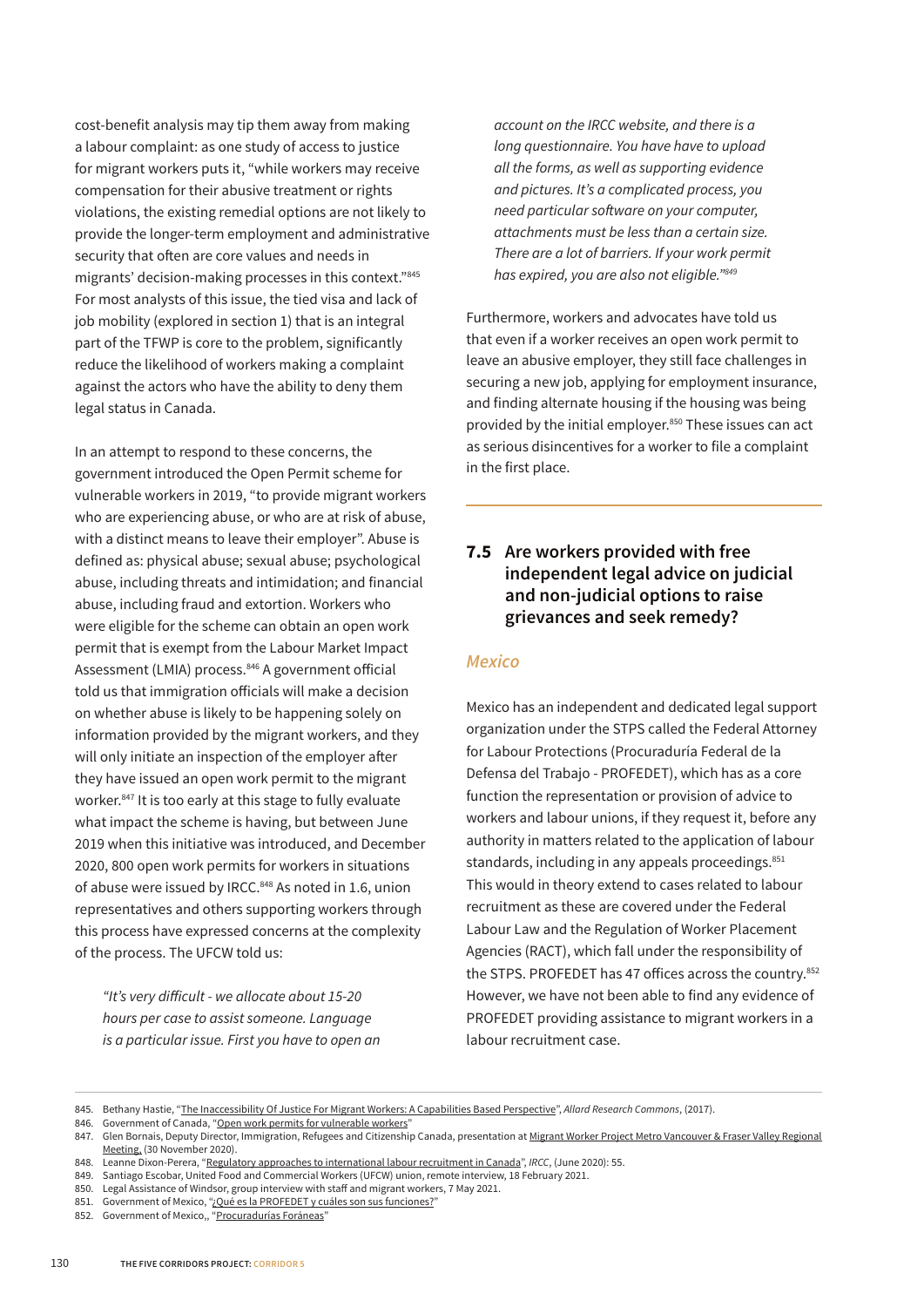Within Mexican civil society, ProDESC has established itself as a non-profit organization that provides legal support to workers.<sup>853</sup> ProDESC provided advice and assistance in the initial establishment of the Sinaloa Migrant Workers' Coalition, as well as in the first labour inspection and penalties against a labour recruiter by the STPS.854

#### *Canada*

In Canada, the Legal Aid system is "split jurisdiction" and is funded jointly between the federal and provincial Departments of Justice, with the actual service delivery being done at the provincial level. Free or subsidized legal assistance varies by province, but generally assistance is provided to economically disadvantaged individuals in criminal cases. In British Columbia, Alberta, Manitoba, Ontario, Quebec, and Newfoundland and Labrador, legal aid services are provided to individuals involved in the immigration and refugee determination system under the provisions of the *Immigration and Refugee Protection Act".855* This includes free legal assistance for victims of sex and labour trafficking.<sup>856</sup>

In almost all provinces, however, free or subsidized legal assistance does not extend to workers who are pursuing cases in administrative labour tribunals on employment standards, including cases related to labour recruitment. A Migrant Workers Centre (MWCBC) report noted that "access to the proper support and guidance to navigate the legal system is a widespread issue for migrant workers in Canada, as most provinces do not allow public resources such as legal aid or immigrant settlement services to receive workers under the TFWPs as clients." The report found that workers instead rely on informal channels for legal information, or (within the SAWP) on their embassy liaison officer (see 7.6).<sup>857</sup> A social worker working with migrant workers in Ontario told us how challenging it is for migrant workers to navigate the Canadian system without legal assistance:

*"For an exploited migrant worker, they know something bad has happened. Where that fits*  *along our legal remedy system, even I am not always sure. When we see people, they may sometimes feel a level of comfort with their rights under the labour code… they then come to understand the other levels of violation which may have occurred - sexual, violence, harassment and so on… It's a matter of talking to people about what their ultimate hope is - do they want to stay in Canada, or to work and then go home? What do they think about pursuing criminal justice, or making a human rights claim? What are the di*f*erent remedies open to them? If they want to take forward a criminal justice claim, but they don't have status, I talk to the police, to stop people being reported to CBSA [for immigration o*f*ences. Then there is even the option of bringing a civil case."858*

A 2016 review by Ontario province pointed out the impact of a lack of legal representation for workers involved in settlement processes with their employers, a process which a lawyer told us can become "adversarial":

*"Complainants are o*f*en very dissatisfied with the settlement process. They may feel out of their depth, unduly influenced, and even pressured in many circumstances to settle in a way that they feel is inappropriate... Settlement is never an easy process. It requires honest reflection on the merits of the case and weighing of options. It is especially hard when you are unrepresented and have no advice you can rely on."859*

Civil society organisations attempt to fill this gap. MWCBC told us that they offer free or subsidized legal aid services to represent migrant workers in complaints related to employment standards, including labour recruitment.<sup>860</sup> In 2019, they supported a class-action lawsuit on behalf of approximately 450 migrant workers against Mac's Convenience Stores and three labour recruiters, partly related to the charging of illegal recruitment fees.<sup>861</sup>

<sup>853.</sup> ProDESC, ["Nuestra historia"](https://prodesc.org.mx/sobre-nosotros/)

<sup>854.</sup> ProDESC, ["La Coalición de Trabajadoras y Trabajadores Migrantes Temporales Sinaloenses](https://prodesc.org.mx/coalicion-de-trabajadoras-y-trabajadores-migrantes-temporales-sinaloenses/)"

<sup>855.</sup> Government of Canada, "[Legal Aid Program](https://www.justice.gc.ca/eng/fund-fina/gov-gouv/aid-aide.html)"

<sup>856.</sup> Ministry of the Attorney General, "[Human Tra](https://www.attorneygeneral.jus.gov.on.ca/english/ovss/human_trafficking.php)fficking"

<sup>857.</sup> Alexandra Rodgers, "[Envisioning Justice for Migrant Workers: A Legal Needs Assessment"](https://mwcbc.ca/downloads/MWC_Envisioning_Justice_for_Migrant_Workers_Report.pdf), *Migrant Workers Centre*, (March 2018).

<sup>858.</sup> Shelley Gilbert, remote interview, 2 February 2021.

<sup>859.</sup> Ministry of Labour, Training and Skills Development, "[Changing Workplaces Review Special Advisors' Interim Report"](https://www.labour.gov.on.ca/english/about/cwr_interim/chapter_5_5.php), chapter 5.5, (27 July 2016).

<sup>860.</sup> Natalie Drolet, Migrant Workers Centre BC, remote interview, 20 November 2020.

<sup>861.</sup> ["BC Supreme Court certifies temporary foreign workers' class-action lawsuit"](https://globalnews.ca/news/3756018/bc-supreme-court-certifies-temporary-foreign-workers-class-action-lawsuit/), *Global News*, (19 September 2017).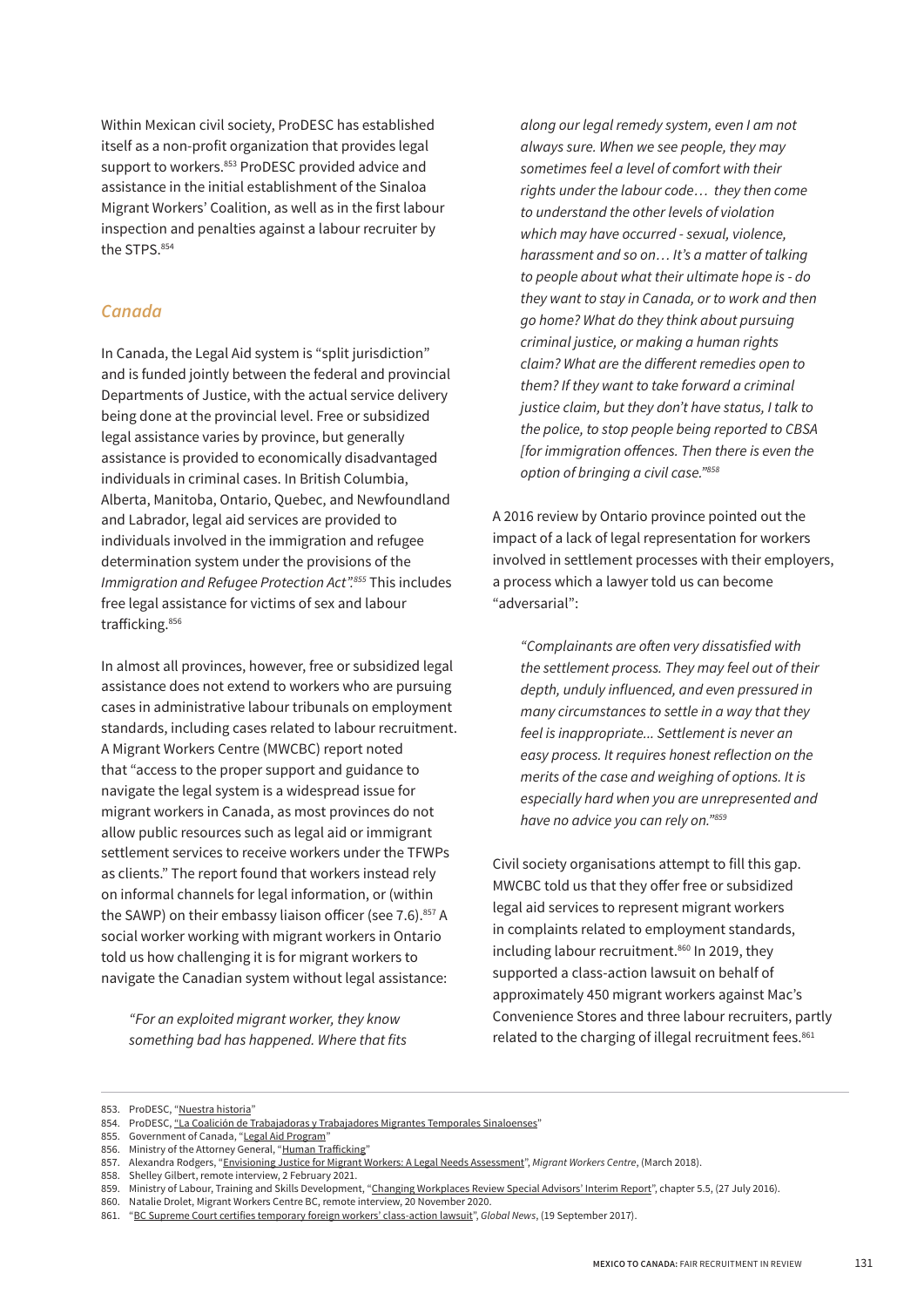#### <span id="page-14-0"></span>**7.6 Does the origin state provide efective and timely consular support through its missions to workers who have been subjected to fraudulent or abusive recruitment?**

According to Mexico's Migration Law, consular ofices shall "protect Mexican nationals who are located in their constituency", and this extends to Mexican migrant workers.862 The General Directorate for the Protection of Mexicans Overseas (DGPME)<sup>863</sup> operational guidelines set out the services that Mexican Consulates can provide to Mexican nationals overseas including on human rights, immigration, penal, civil, administrative, and labour cases (including cases related to work injuries and unpaid wages).<sup>864</sup> Mexico has established a 24/7 assistance line for Mexican nationals in emergency situations under the Center of Information and Assistance for Mexicans (CIAM), which also provides information for migrant workers about the risks of abuse in migration and on accessing legal assistance.<sup>865</sup>

An academic who specializes in Mexican consular services told us that Consulates in the US increasingly leverage the large Mexican diaspora in the US and associated civil society organizations, in order to support Mexican nationals.866 Mexican Consulates in Canada, where there is not such a large diaspora, instead have additional authorities and dedicated funding to manage the SAWP workers, who comprise the substantial majority of temporary Mexican workers in Canada. A STPS oficial told us that the Ministry of External Relations (SRE) and the Ministry of Labour and Social Welfare (STPS) jointly aim to protect SAWP workers in three ways:

- Empower workers so that they are aware of their rights and report abuse to both the SRE through the Consulates in Canada and to the STPS through the worker's annual end-of-season report
- Undertake proactive visits to farms, in addition to

visits in response to worker complaints

• Provide workers with the practical tools (for example operating a 24/7 emergency hotline) to reach out to Consulates.<sup>867</sup>

In practice under the SAWP, Mexican consular oficials are generally the first point of contact for workers in the event of a dispute between an employer and a worker. Mexican oficials told us that embassies and consulates attempt to mediate problems between the worker and the employer, and that only in cases that are more dificult to solve, or where they identify a potential breach of Canadian federal or provincial law, do they refer those cases to the Canadian authorities.<sup>868</sup> A former Mexican consular oficial in Canada estimated that consular oficials resolve approximately 80% of complaints, including through arranging mutually agreed transfers to other employers, and only about 20% of cases are referred to Canadian federal or provincial oficials.

Consulates face resource pressures under the SAWP given the significant number of workers and the remote locations of farms in Canada. Consular oficials told us that oficials have to respond to a number of worker calls, as well as through visits to farms, and that there were cases where workers could not be helped simply due to the volume of requests.<sup>869</sup> An academic who specializes in the SAWP told us that consulates did not have suficient staf, that they were located too far from farms, and that oficials were not adequately trained to deal with employer-employee relations.<sup>870</sup>

A number of migrant workers told us that in situations where either they, or co-workers, had reached out to the Consulate, they often did not receive sufficient or timely support from consular oficials. Workers said that in some cases, oficials sided with employers in relation to the complaint. For example, a female worker told us: "it is like the Consulate is more on the side of employers than of workers, and they just tell you to take care and behave well, and that you came to Canada to work and not to create problems. If you have problems, discuss

866. Karla Valenzuela, Universidad Iberoamericana, remote interview, 26 August 2020.

<sup>862.</sup> [Ley de Migración](http://www.diputados.gob.mx/LeyesBiblio/ref/lmigra/LMigra_orig_25may11.pdf), Article 3 XIX, 25 May 2011.

<sup>863.</sup> Government of Mexico, "[Documentos de interés de la Dirección General de Protección a Mexicanos en el Exterior"](https://www.gob.mx/sre/documentos/documentos-de-interes-de-la-direccion-general-de-proteccion-a-mexicanos-en-el-exterior?state=published), (2 February 2018).

<sup>864.</sup> Secretaria de Relaciones Exteriores, "[Guía de procedimientos de protección consular](https://www.gob.mx/cms/uploads/attachment/file/109345/Gu_a_de_Procedimientos_de_Protecci_n_Consular.pdf)", (2013).

<sup>865.</sup> Government of Mexico, "[Centro de Información y Asistencia a Mexicanos"](https://www.gob.mx/ciam)

<sup>867.</sup> Interview with Senior oficial, Embassy of Mexico in Canada, Ministry of External Relations, Ottawa, 3 March 2020.

<sup>868.</sup> Ibid.

<sup>869.</sup> Consular oficials, Mexican Consulate in Toronto, Ministry of External Relations, group interview, Toronto, 4 March 2020.

<sup>870.</sup> Rosa María Vanegas García, Instituto Nacional de Antropología e Historia (INAH), interview, 4 December 2019.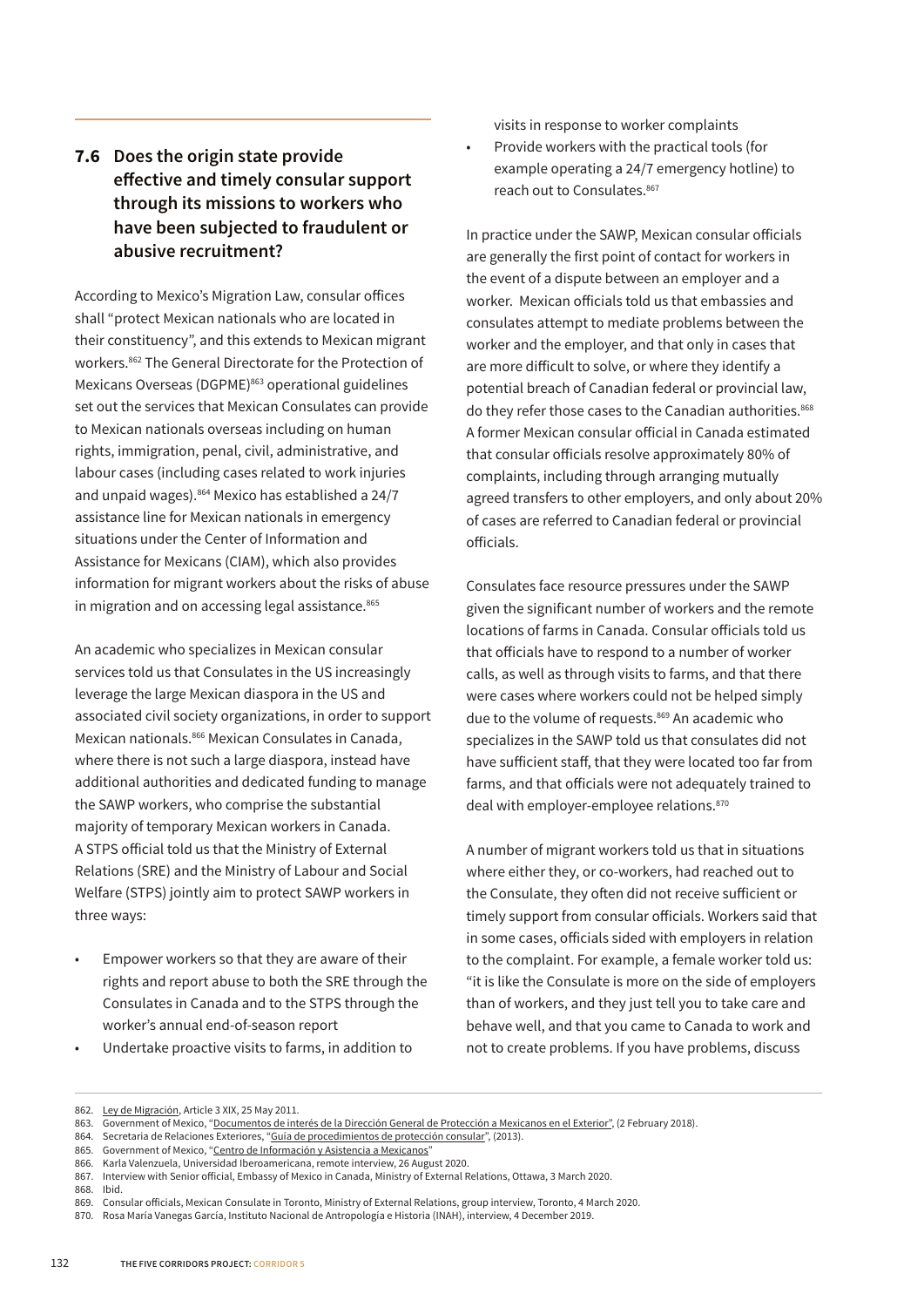it amongst yourselves, talk it out well and avoid those tensions. In other words, the Consulate … made no efforts to learn about the problem to solve it."871 Another worker told us that, "Mexico [the Consulate] will always be on the side of the employer, always, always the same suggestion from them will be to return to Mexico. Instead of solving the problem: return to Mexico. If you are not happy anymore, go back [to Mexico]. But how? How am I going to go back to Mexico if this is my job?"872 This concern, that consular oficials are too close to employers, has been raised repeatedly by critics of the SAWP programme. Notoriously, the British Columbia Labour Relations Board confirmed in 2014 that the Mexican authorities had identified SAWP workers who were in contact with the Union in order to block them from returning to Canada.<sup>873</sup> One former consular oficial, subsequently employed by a Canadian union, testified that the consulate was "terrified" of challenging employers and that "the priority was to keep employers happy so they continue to request Mexicans."874 A 2010 study argued that consular oficials' ability to represent

the interests of SAWP workers was compromised due to "the vast diferences between Consular oficials and workers with respect to class (exacerbated by language diferences with the many indigenous workers from Mexico), combined with the Mexican government's interest in maintaining the status quo for economic reasons."875

Nevertheless, trade union representatives and other experts told us that Mexican consular staff are often proactive and committed to supporting workers with grievances, and most agree that the enhanced authorities the SAWP awards to origin state oficials improves workers' abilities to raise complaints, as compared to workers outside the SAWP. A social worker supporting migrant workers in Ontario told us: "In certain contexts, it's really helpful to have the consulate in the community… I think their performance depends on who is there... They can provide connections with the community for us. But there can definitely be conflicts."876

<sup>871.</sup> Remote interview, 16 July 2020.

<sup>872.</sup> Remote interview, 16 July 2020.

<sup>873.</sup> British Columbia Labour Relations Board, ["BCLRB No. B56/2014",](http://s3.amazonaws.com/migrants_heroku_production/datas/1509/2014canlii12415_original.pdf?1396367837) (2014).

<sup>874.</sup> Dan Levin, ["Foreign Farmworkers in Canada Fear Deportation if They Complain"](https://www.nytimes.com/2017/08/13/world/canada/canada-migrants-temporary-farmworkers-program.html), *New York Times*, (13 August 2017).

<sup>875.</sup> Jenna L. Hennebry and Kerry Preibisch, ["A Model for Managed Migration? Re-Examining Best Practices in Canada's Seasonal Agricultural Worker Program",](https://www.ids.ac.uk/download.php?file=files/dmfile/AModelforManagedMigration.pdf)

*International Migration* Vol. 50 (S1), (2012).

<sup>876.</sup> Shelley Gilbert, Legal Assistance of Windsor, remote interview, 2 February 2021.